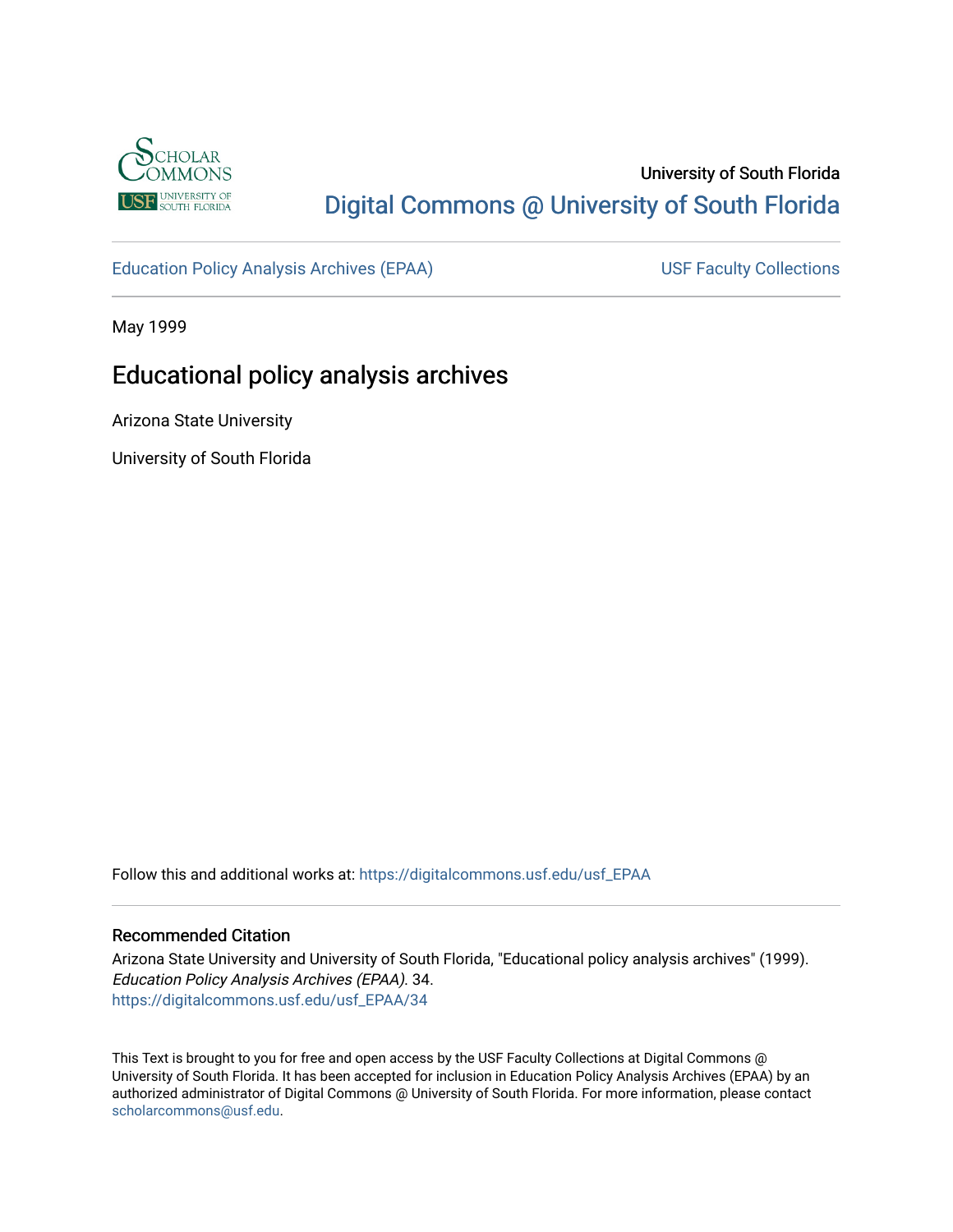# **Education Policy Analysis Archives**

| Volume 7 Number 18 | May 30, 1999 | <b>ISSN 1068-2341</b> |
|--------------------|--------------|-----------------------|
|--------------------|--------------|-----------------------|

A peer-reviewed scholarly electronic journal Editor: Gene V Glass, College of Education Arizona State University

Copyright 1999, the **EDUCATION POLICY ANALYSIS ARCHIVES**. Permission is hereby granted to copy any article if **EPAA** is credited and copies are not sold.

Articles appearing in **EPAA** are abstracted in the *Current Index to Journals in Education* by the ERIC Clearinghouse on Assessment and Evaluation and are permanently archived in *Resources in Education*.

# **Demonstrated Actions of Instructional Leaders: An Examination of Five California Superintendents**

# **George J. Petersen University of Missouri-Columbia**

### **Abstract**

This exploratory study focuses on the perceived and actual leadership characteristics and actions of five district superintendents in California who focused on the core technology of education - curriculum and instruction. In-depth interviews were conducted with these superintendents, their principals and members of their boards of education. The selection of superintendents for this study were guided by three criteria: peer recognition as instructional leaders, district demographics and aggregated increases in CAP (California Assessment Program) scores in grades 3, 3&6, and 3 6&8 for the academic years of 1986-87 to 1989-90. Interview responses indicated that superintendents in this study perceived four attributes to be essential in their ability to be successful instructional leaders. These attributes are: (1) Possession and articulation of an instructional vision; (2) the creation of an organizational structure that supports their instructional vision and leadership; (3) assessment and evaluation of personnel and instructional programs; and (4) organizational adaptation. By employing responses given by the superintendents in this study and looking closely at what they articulated as their role in promoting curriculum and instruction as well as the larger organizational structure a preliminary model of perceived superintendent behaviors was constructed.

 To confirm perceptions, actions, and behaviors articulated by the district superintendents, triangulation interviews were conducted with school principals and school board members in each of the participating districts. A 52- item questionnaire was also administered to every principal and school board member in these districts.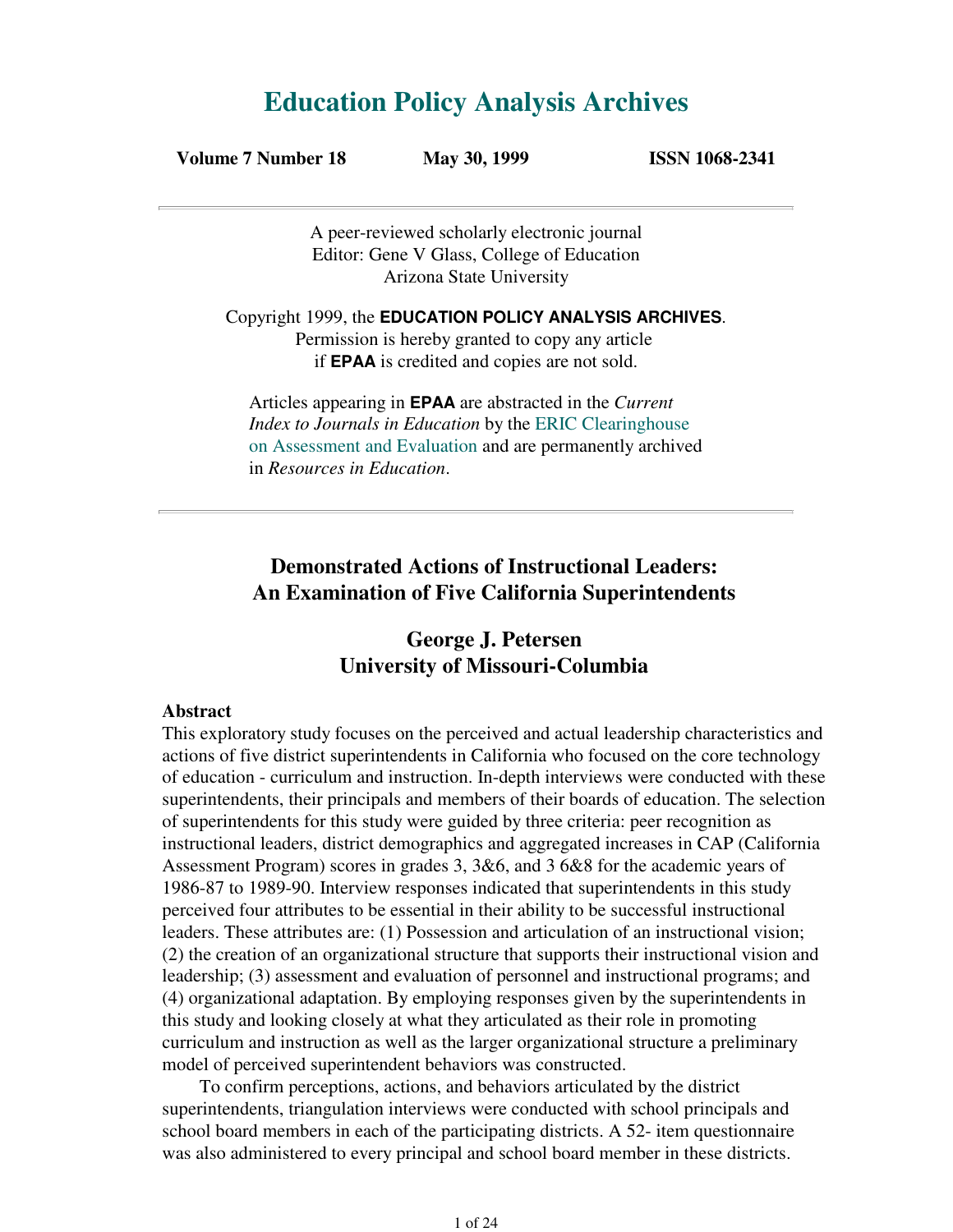Responses of these personnel confirmed the articulated actions and behaviors of these superintendents in their promotion of the technical core of curriculum and instruction.

## **Introduction**

 This research focuses on the perceived instructional leadership characteristics of several highly effective California school superintendents. What makes the research new is not that it comes from a state widely known for its educational innovation, especially that of its chief school officers. The research is new because it focuses on a growing problem now widely shared by chief school officers in this and other states as they struggle with being behind rather than at the leading edge of school reform across the country.

 The superintendents at the core of this study were sure that their districts could make a bigger difference in their students' learning than was common across their region and within the state. And despite the remoteness of their central office from the classrooms in which differences must ultimately be made, they were convinced that there must be things that they could do as leaders that would impact on those classrooms curricular, teaching and testing core. If, as the growing body of literature on middle managers suggested, principals could and should be instructional leaders (Dwyer, 1984; Martin & Willower, 1981; Ogawa & Hart, 1985; Peterson, 1984), they wondered why could and should not they?

 Their journey to instructional leadership and ultimately effectiveness was neither easy nor unidirectional. Indeed, in even undertaking the journey at all, they had more than their share of obstacles. Chief of these was: A field of educational leadership rive by politics of pragmatism and those of idealism. On one side of this dogfight stood a large majority of respected scholars and practitioners who asserted that educational leadership is primarily a technical matter. For these leaders, the "behavior-thing" had meaning, and leadership revolved around getting others in the organization to accomplish particular tasks. These leaders encouraged potential instructional leaders to pay attention to matters such as personnel administration, school law, school business management and finance, technology and facilities planning. On the other side of this dogfight, stood a smaller but vocal minority of equally respected individuals who asserted that education leadership is primarily a moral matter. For these leaders, the "vision-thing" had meaning and leadership revolved around getting others in the organization to believe in certain things. So these leaders emphasized that the potential instructional leaders should focus on topics such as ethics and values, covenants and commitments, and educational futures instead.

 A field of educational leadership in which instructional leadership was of very low priority. Even as top ranked programs of educational administration strived toward major reform in the training of school leaders, the bulk of these reforms rarely focused on issues in instructional leadership. Indeed, one mid-90's study from the influential University Council of Educational Administration (Pohland & Carlson, 1992), ranked instructional leadership seventeenth out of the top 23 subject matter areas offered at the member institutions of UCEA. Even the widely advocated topic of the eighties, instructional supervision, tied for ninth in this survey.

 A field of instructional leadership in which the theoretical base is relatively large but the empirical is small. Indeed, even at the time this research began and sometime well after our pool of superintendents had begun their journey as instructional leaders, there were only a handful of studies to which one could turn for guidance about how a superintendent might think, feel, and behave as an instructional leader. While we reserve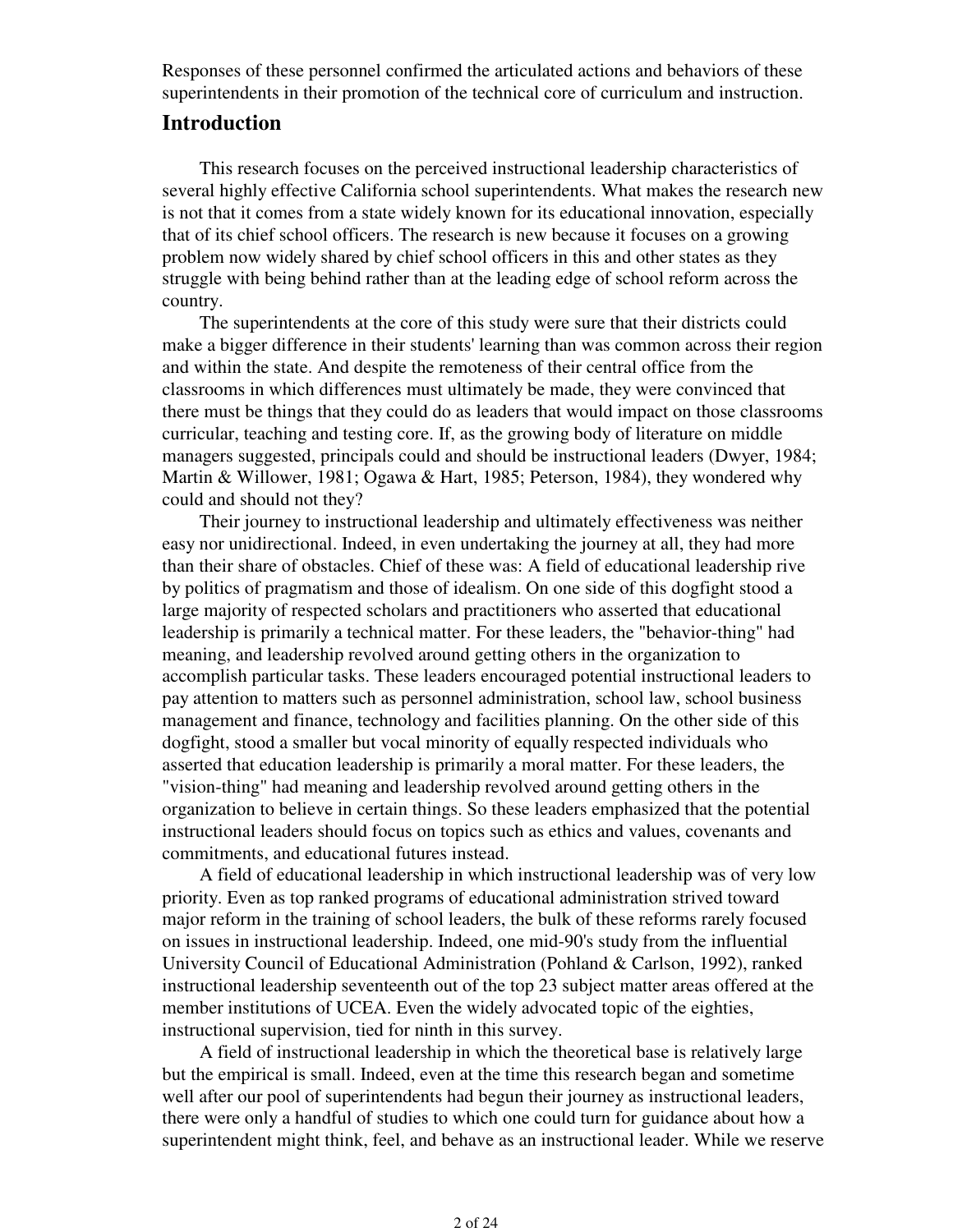here the right to summarize later in this paper the findings of two of the best of these studies (Bjork, 1993; Coleman & LaRocque, 1990; Kowalski & Oates, 1993; Murphy & Hallinger, 1986; Peterson, Murphy, & Hallinger, 1986) and compare and contrast them with our own, suffice it to say this handful of studies stands in sharp contrast to the handfuls of studies that have focused on principals as instructional leaders.

 A field in which the small pool of empirical research available had not focused on the thinking, feeling, and action of demonstrably effective instructional leaders. The leaders researched were not chosen for their actual success in promoting student learning as that success is typically judged by their public stake-holders, namely, by some kind of test scores or other hard evidence of learning progress. Nor were they chosen for their demonstrated success with those that they were supposed to lead and, in particular, their school boards, their principals and their teachers. So, even if potential instructional leaders took the findings of these few studies on the superintendent as an instructional leader to heart, these leaders had no firm reason to believe that thinking, feeling, and acting as indicated would decidedly impact on the learning of their students or the development of their public and professional staffs.

 This study asked demonstrably effective instructional leaders to reflect on the question, "What is your perception of the district superintendent's role in the promotion of curriculum and instruction? The work presented here is based on an examination of the instructional leadership behaviors and activities of five school superintendents in California.

## **Procedures**

### **Identifying and Selection of Instructionally Focused Superintendents**

 Employing both quantitative and qualitative analyses drawn from in-depth interviews and school personnel surveys, the collection of data was conducted in three phases. Phase one consisted of inductive and hypothesis-generating interviews with five district superintendents identified and recommended as instructional leaders (Goetz and LeCompte, 1984). The purpose of these interviews was to explore district superintendent's perceptions of functions and responsibilities they perform in the promotion of curriculum and instruction (Seidman, 1991). Phase two consisted of triangulation interviews (based on responses and domains generated from the phase one interviews) with two randomly chosen principals and one school board member in each district. The third phase of the study consisted of administering questionnaires to all principals and school board members in each of these districts who had been active for a minimum of two years during the CAP measurement period and tenure of the district superintendent. Like the phase two interviews, the surveys were used in order to explore the articulated actions and behaviors of district superintendents. Additionally, systematic review of district documentation was also conducted during the third phase.

### **Selection of Instructionally Focused Superintendents**

 The ability to locate "instructionally focused" superintendents is not an easy task. No politically savvy district administrator would ever admit that (s)he was not focused on issues of curriculum, instruction and student achievement, but the managerially reality of the position often forces the district superintendent to concentrate on issues other than instruction (Dunigan, 1980; Hannaway & Sproull, 1978; Pitner, 1979).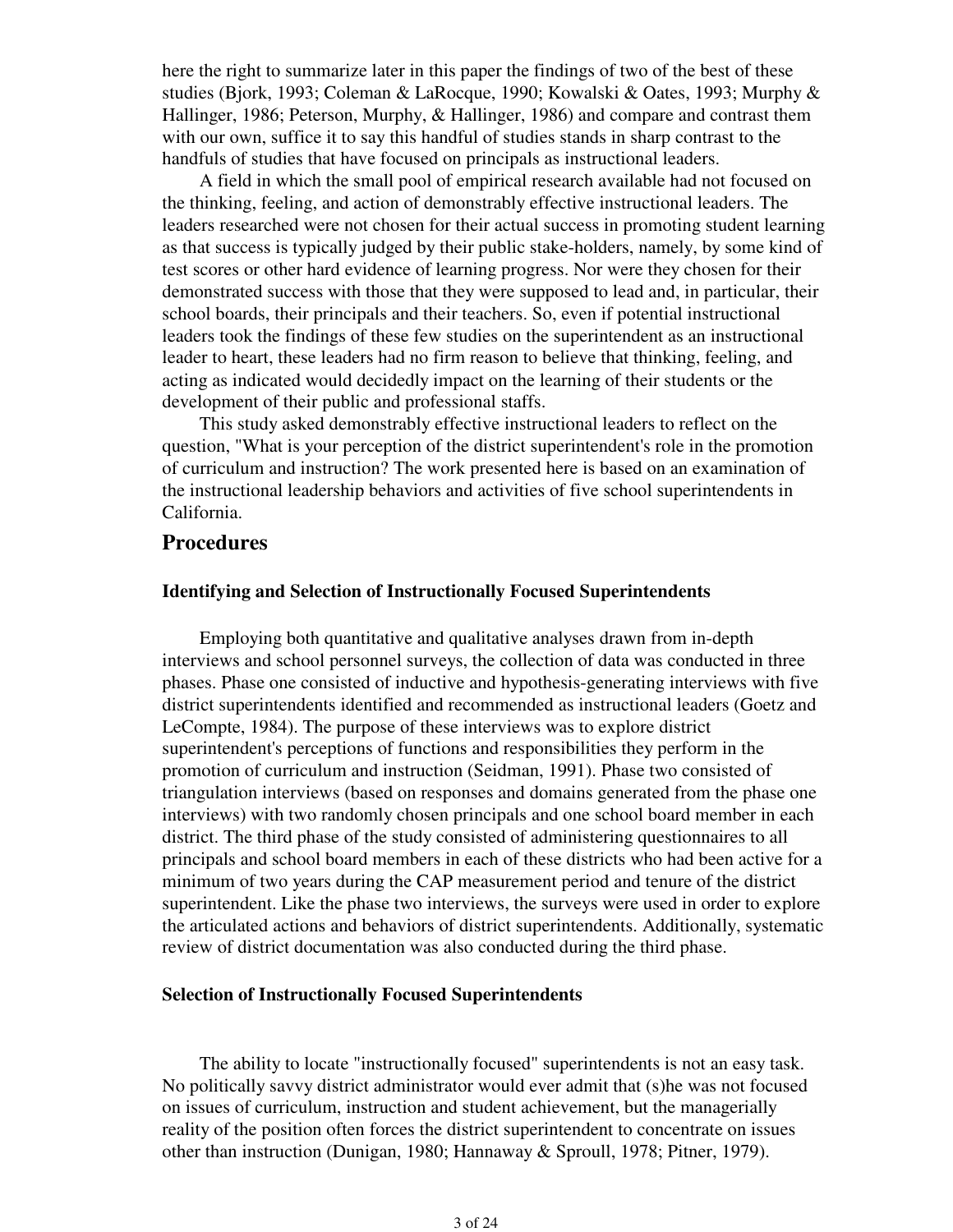Therefore the selection process of instructionally focused superintendents took a somewhat deductive approach. An initial list of the names of superintendents perceived to be instructionally focused was guided in part by the recommendations of participants in several pilot interviews and conversations (Bogdan & Biklen, 1992;Seidman, 1991;Dwyer, 1984).

 These recommendations were obtained from several sources: Faculty members in the Educational Policy, Organizational and Leadership Studies program at the University of California Santa Barbara who were involved in the administrative certification program; pilot interviews with three district superintendents, one assistant superintendent of curriculum and instruction and two elementary school principals located in southern and central California as well as a lecturer in the Confluent Education program at UCSB who had previously served as an elementary school principal and superintendent. This snowball sampling approach (Bogdan & Biklen, 1992) eventually led to a list of eight superintendents.

 While recommendations revealed the names of superintendents, the importance of establishing reasonable quantitative measures of instructional effectiveness was the next step. Two sets of data were examined, demographic data on each district and these districts' performance on the California Assessment Program (CAP) achievement test during the tenure of these superintendents.

 *District Demographics*: To ensure that these districts led by these superintendents were similar in type (urban, suburban, rural), size and student populations served, demographic data were collected utilizing the information from the California Basic Educational System (CBEDS) for the school years of 1985-86 and 1989-1990. Information on total student population, minority student population and percentages, as well as the percentages of limited English speaking students (LEP) and percentages of dropouts for each of these districts were complied. Each district was then contacted and asked to provide the percentages of students graduating and going on to institutions of higher education. Examination of these data revealed that they were similar in size, percentage of minority and LEP students, number of student who did not finish school and students who graduated and went on to two and four year institutions.

 *CAP Achievement Test*: Until 1990, the California Assessment Program (CAP) achievement test was administered annually to students in the third, sixth, eighth and twelfth grades CAP assess a range of school achievement including basic skills, critical thinking and problem solving aligned to the California State curricular frameworks (Heck, Larsen, & Marcoulides, 1990). State ranked percentiles for these grades in the general subjects of reading, word recognition, and math from 1985-86 to 1989-90 for these districts were obtained. A review of these data indicated that five of these superintendents were heading districts that had the largest percentile growth in test scores for the areas of reading and mathematics in grades 3, 3&6 and 3,6&8 for the academic years of 1986-87 - 1989-90 (see Table 1). Of course such scores have been criticized as a sole measure of educational effectiveness, still they have been widely used for research in California schools as a common measure of student learning at the state, district, and school level (Hart and Ogawa, 1987; Murphy, Hallinger, Peterson and Lotto, 1987).

# **Table 1 School District Characteristics**

**District Schools Student District CAP Percentile Growth**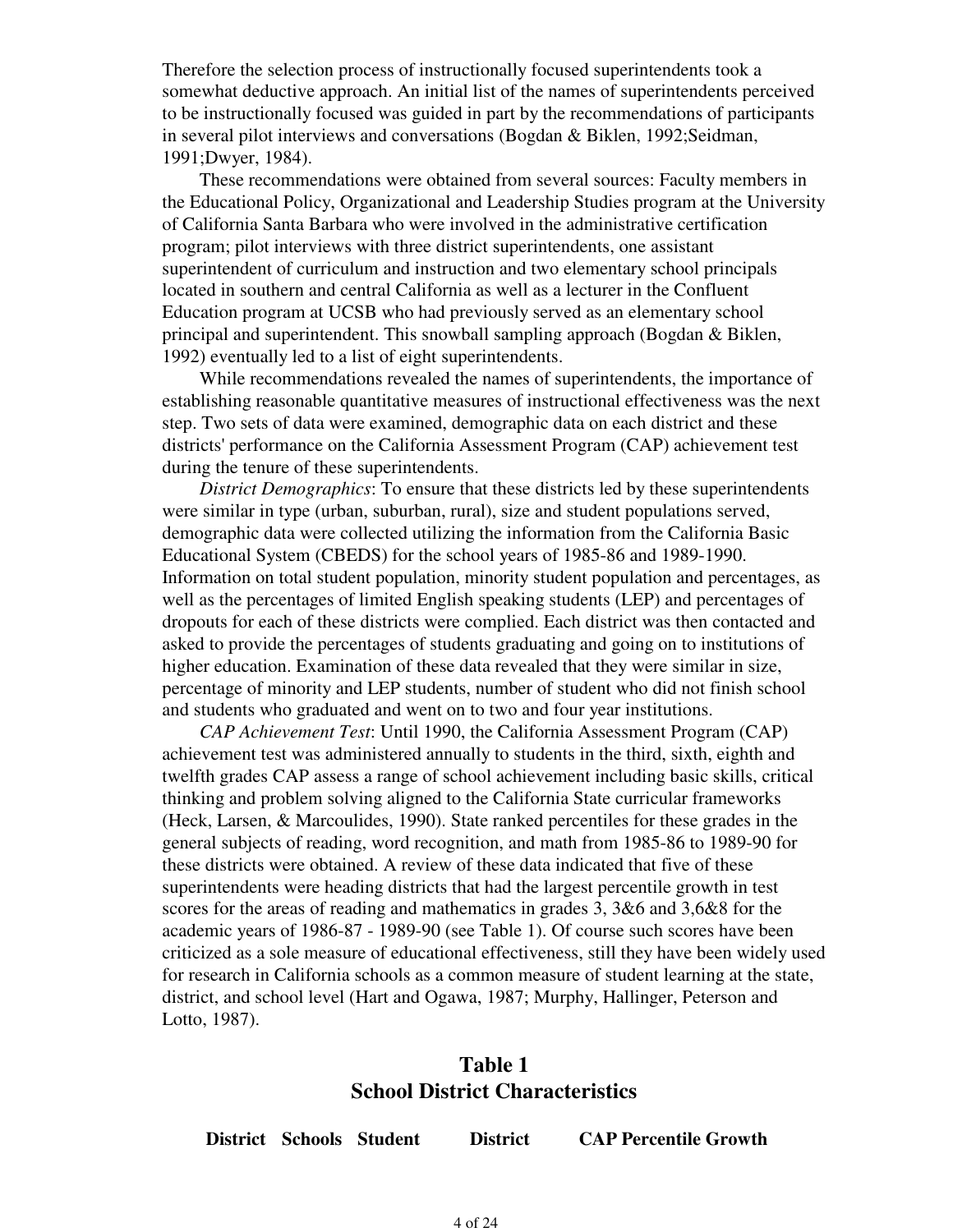|    | <b>Enrollment</b> | <b>Structure</b> |     |     |                                                  |
|----|-------------------|------------------|-----|-----|--------------------------------------------------|
|    |                   |                  | 3   | 3&6 | 3,6&8                                            |
| 15 | 9,174             | $K-12$           | 110 | 120 | 138                                              |
| 9  | 6,069             | $K-12$           | 112 | 202 | 174                                              |
| 11 | 5,541             | $K-12$           | 37  | 128 | 126                                              |
| 10 | 9,108             | $K-12$           | 53  |     | 175                                              |
| 15 | 9,527             | $K-12$           | 79  | 92  | 150                                              |
|    |                   |                  |     |     | $(1986-87 \text{ to } 1989-90)$<br><b>Grades</b> |

### **Instrumentation**

 A scheduled standardized interview protocol was developed to ascertain the role of the district superintendent in instructional promotion and responsibilities (Goetz  $\&$ LeCompte, 1984). Questions were primarily open-ended and were based on literature describing superintendent task behaviors and priorities as well as review of instructional models that have been implemented on a district-wide level. Phase Two: Triangulation interview questions based on the information and domains generated by data gathered in the phase one interviews were used with randomly selected principals and school board members in each district. In order to probe the perception of these district personnel, interview questions were generally worded and left open-ended. Phase Three: The fact that responses of principals and school board members in the phase two interviews corroborated and confirmed many of the perceptions and actions articulated by the district superintendents, a fifty-two item questionnaire was constructed and sent to all principals and school board members in each district. Survey items were primarily based on five point Likert scale. There were some binary and forced choice items as well, which primarily examined duties, roles and responsibilities of school principals and school board members.

### **Data Collection**

 All superintendent interviews ranged between one and one half to two hours in length. After each interview session, verbatim transcriptions were prepared from an audiotape.

 Interviews of principals and school board members were conducted in person and by telephone. These interviews ranged between fifty minutes and one hour and each interview was audiotaped and verbatim transcripts were also made.

 A fifty two item questionnaire based on domains and behaviors articulated in the phase one interviews and confirmed in the phase two interviews was administered to every principal and school board member that had been active for a minimum of two years in each of the five school districts. The questionnaire sample consisted of forty-four school principals and thirty- one school board members, sixty-three out of seventy five total respondents, an eighty four percent response rate, completed surveys.

### **Data Analysis**

 It is true that informants can and do give inaccurate and misleading data, even though they are doing their best to be helpful (Dobbert, 1982). The reliance on self-reported data by district superintendents could lead to problems concerning the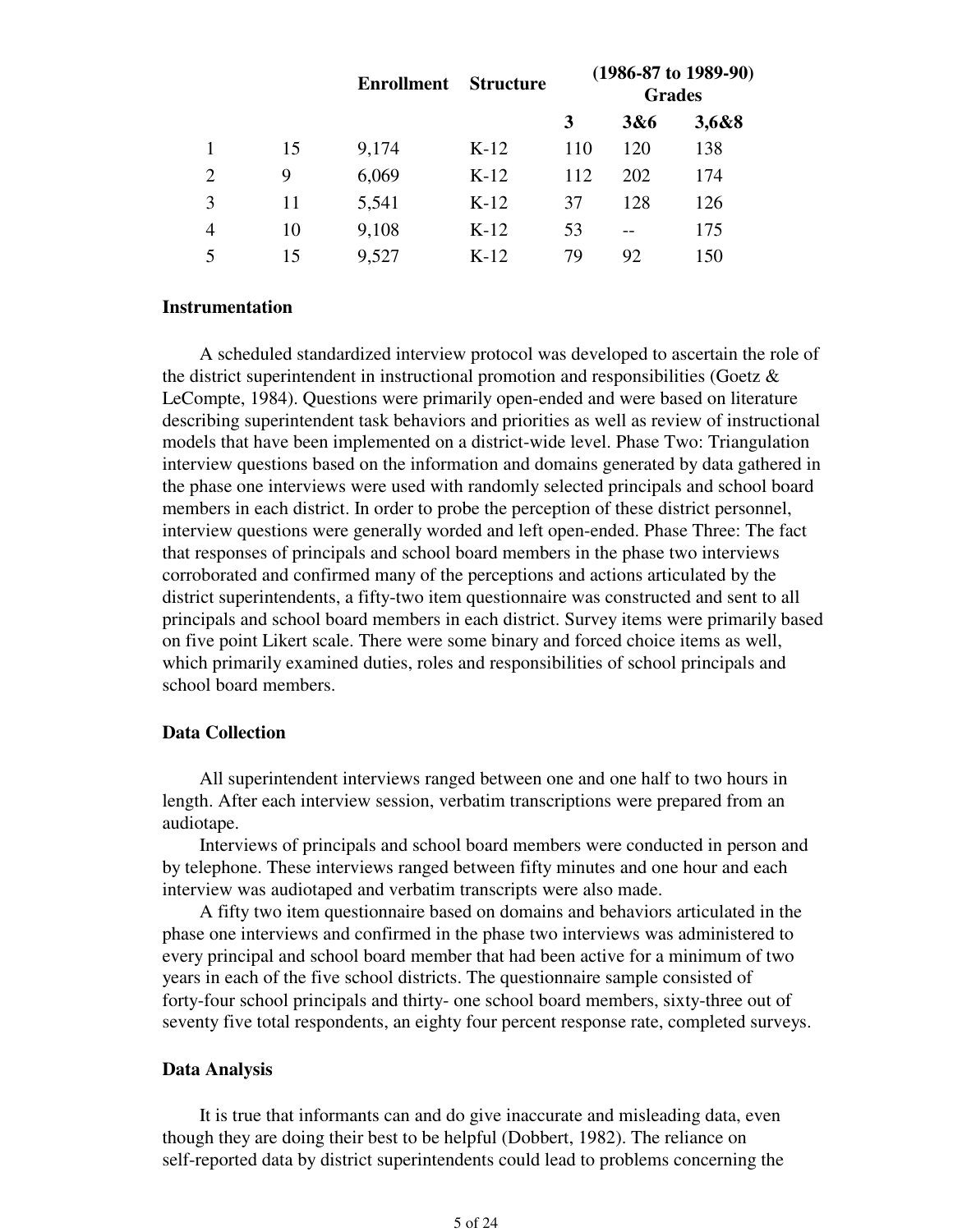validity of the information received. Because previous research has indicated weak linkages between organizational levels in school districts this study understood that perceptions of actions or behaviors at one level of the organization may not be shared with other levels (Crowson, Hurwitz, Morris, and Porter- Gehris, 1981; Deal and Celotti, 1980; Hannaway and Sproull, 1978).

 Answers to interview questions were placed on summary sheets and matrices and then examined to determine if any relationships were apparent. A two-part domain analysis for each interview was conducted (Spradley, 1979) The analysis included analyzing each interview individually across the questions categories. Once individual interviews had been examined and categorized, responses were put on a domain matrices that examined district responses. This matrix was examined in order to determine if themes or consistency were apparent in the perceptions of the respondents regarding their role and participation in curricular and instructional promotion. The open-ended nature of the questions provided an abundance of data on a number of themes.

 All analysis of the personnel questionnaire was conducted using SYSTAT (version 5.0). Three types of analysis were used on the completed surveys. First, descriptive statistics were computed for purposes of summarizing the demographic characteristics of the sample and the ratings for each item appearing on the survey (frequencies, means and standard deviations). Second, Cronbach's alpha coefficients (Crocker & Algina, 1986) were calculated in order to ascertain the degree of internal consistency exhibited by the instrument. Examination of the reliability analysis indicated that the instrument exhibited moderated to strong internal consistency. The overall alpha coefficient was equal to .87. Finally, Pearson Product Moment Correlation Coefficients and Kendall-Partial Rank Correlation Coefficients were calculated to test the overall strength and the relationship of four components of the model of superintendent perceived behaviors in district curricular and instructional promotion.

### **Results**

 The five superintendents reported that they were involved in all aspects of decision making in their school districts, but all of them concentrated more energy, time and resources to the technical core of curriculum and instruction. First, they articulated a personal vision for the education of children and through different leadership styles, successfully wove that vision into the mission of their districts. Second, through the hiring and replacing of personnel, involvement of school board members, shared decision making and the implementation of various instructional strategies they were able to create an organizational structure that supported their vision and role as instructional leader. Finally, they monitored and assessed the programs and personnel using a variety of hard and soft indicators but always with the objective of making the organization more instructionally sound.

### **Personal Responsibilities**

 Superintendents in this study gave examples of functions that they did in order to promote instruction within their districts. These functions are referred to as personal responsibilities and can be defined as functions that are neither initiated by nor deferred to other members within the organization. The responsibilities articulated by the participating superintendents were the establishment of an instructional vision, risk taking, being highly visible, modeling and signaling examples of district valued behavior and acting as a district cheerleader.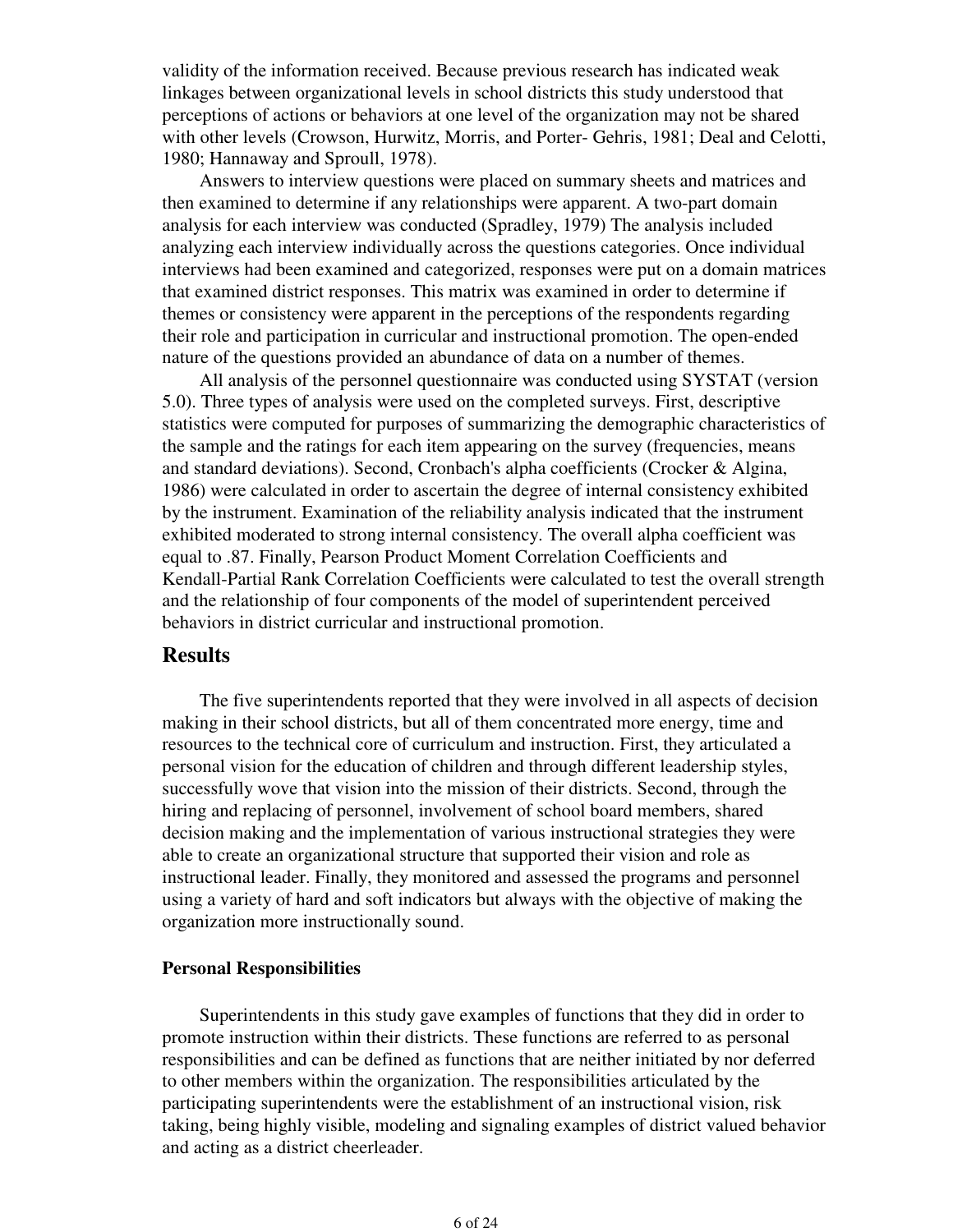#### *Vision*

 Vision has been defined as a set of professional norms that shape organizational activities toward a desired state (Coleman & LaRocque, 1990). Sergiovanni (1990) defines it as beliefs, dreams and direction of the organization and the building of consensus to get there. The term vision in this study is defined as the personal beliefs about the education of children and the expressed organizational goals and/or mission for the school district to accomplish these beliefs.

 Superintendent responses strongly indicated that the establishment of a vision or goals was of paramount importance for the district's success in instruction. When asked about their role in the instructional process and specific things that they did to promote instruction their responses were: "The superintendent has to have the vision and sense of what can be" (Superintendent 1, hereafter S1). "I think my role is to establish the vision for this district and to be sure that everybody that works here assimilates and personalizes this vision" (S2). "The vision is real important because it forms a structure or the platform for every decision you make" (S3). "The superintendent has to be more that a catalyst. He must be the keeper and seller of the vision" (S4). "To secure access to a rich curriculum for all students and support networks to help assure that all youngsters are successful is something that we've tried to permeate in terms of our vision for all students" (S5).

 Some of the personal visions articulated by these superintendents were: "To ensure that all students acquire the knowledge, skills, and attitudes essential to become productive members of society" (S1). "My commitment to the public is to provide a quality education for all children and to treat people with courtesy and care" (S2). "All students can learn and it is the responsibility of the school to ensure that they are successful" (S4). "I believe it is the responsibility of the school district that every student has access to quality educational programs and access to be successful in meeting the goals of those programs" (S5).

 Though the articulation of a vision was essential at the beginning, vision alone is insufficient to promote academic success. The next essential component was the superintendents' ability to successfully integrate the vision throughout the organization. "You have a vision and you transfer that vision into goals. In a school district, whatever it is that you establish as your goals, should then influence the establishment of district outcomes" (S1).

#### *Taking Risks*

 Another part of the articulation process was taking risks; not always doing the cautious or safe thing. "If you want to improve you have to be willing to take risks when you believed those risks will lead toward better teaching and more effective learning on the part of students" (S5). The superintendents in this study saw themselves as risk-takers, and expressed a personal responsibility to offer instructional programs that they felt were in the best interest for the students and for the goals of the district. Several of the superintendents recounted events when they either eliminated or expanded programs in the district or dismissed popular principals/administrators knowing initially these decisions would risk support and potentially cause a rift in their relationship with members of the school board.

### *High Visibility*

 Personal presence was perceived by these superintendents to do three things: demonstrate teacher support, monitor classroom instruction, and to get a first hand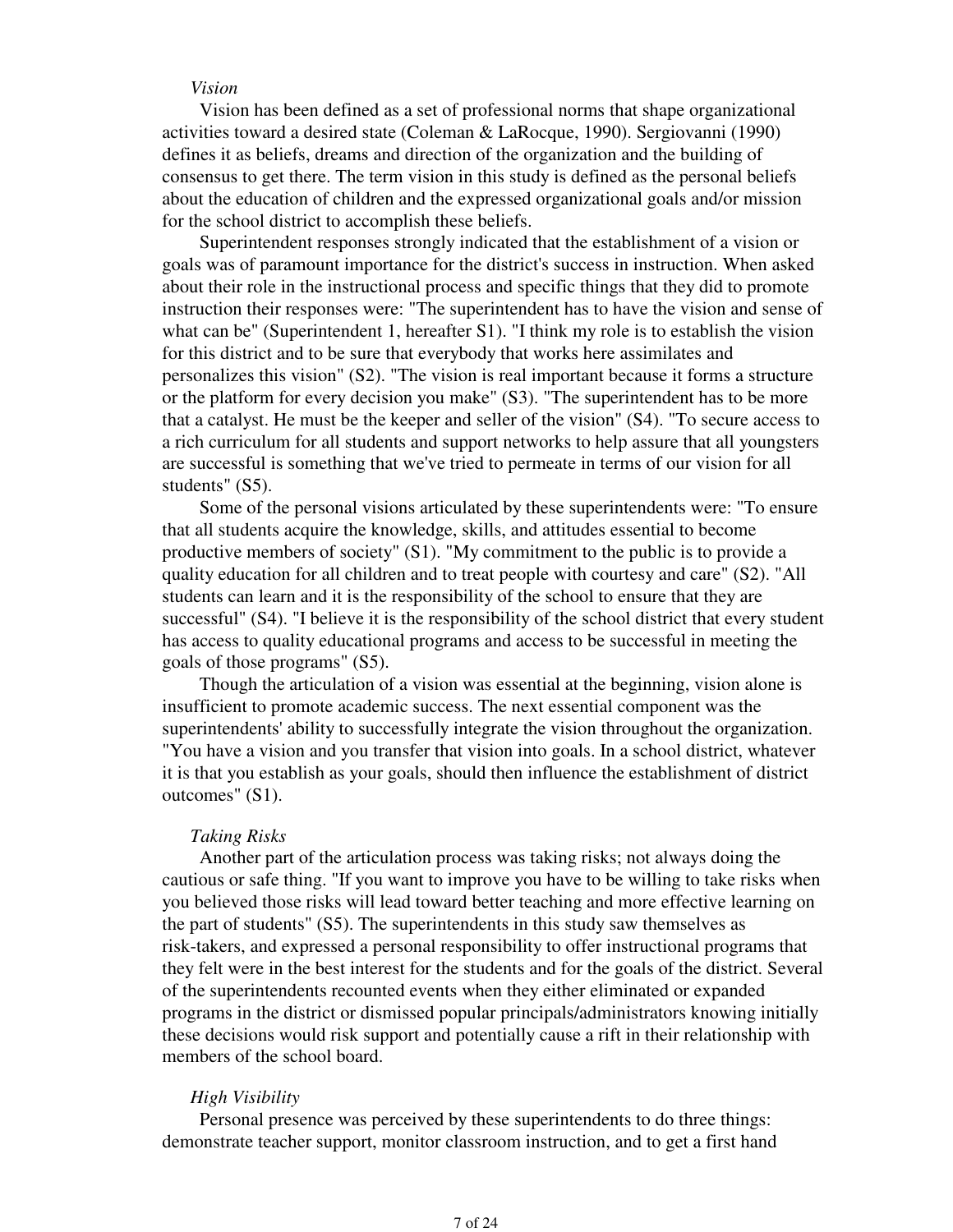account of what was going on at the various school sites. The superintendents in this study indicated that they enjoyed school visitations and felt that their presence on school sites signaled their support of teachers and what they were trying to accomplish. "I show interest in how kids, in how teachers are teaching and kids are learning, by going to the sites and visiting with the teachers and observing classrooms" (S2). Although they enjoyed visiting schools, superintendents saw school visitation as their opportunity to monitor and evaluate each of the school sites. They were particularly interested in assessing technical core operations and expressed that the only way to know what was really "going on" was to spend a good deal of time walking around, looking, asking questions, and being involved. "One of the things that I sees as of significant importance is visibility. Frequent visits, meetings and interaction with staff. Yesterday I visited every elementary summer school classroom. I didn't stay long, but I went and made contact with each one of the teachers. Some places I just stayed fifty seconds, some places I stayed ten to fifteen minutes, depending on the room, but they're used to that. I never tell them when I'm coming to their campuses. I stop in though and say, "I'm here!" They're not allowed to get on the loud speaker and say that the superintendent is here or anything like that. They can't do that. I want to see the real world and everybody's used to that. And so, I'll hit 1,000 classrooms a year" (S1).

 Finally, they saw personal visits to schools as a way of managing and reinforcing district goals by talking with principals and teachers about the various program goals and objectives and seeing first hand if district goals were being reached. "Another thing that I like to do and principals and teachers are aware of this. I always encouraged a room environment that is reflective of the instructional program and that includes the display of student work. So, when I visit a classroom, I go in and look at the student work. Now, if I see student work that is really not according to standard, I'll say to the principal, "Have you been in there and looked at that room?" "Go take a look at it!" They know I'll do that. This lets them know that the instructional goals of the district are important" (S3).

### *Modeling*

 "Modeling" and "signaling" in these interviews were terms used by the superintendents to mean the same thing. They can be defined as setting personal examples of district valued behavior. "The keeper of the vision has to signal what is important in the company and you signal them in many different ways. You signal through what you write. You signal through what you say. You signal through what you do" (S1). Though modeling/signaling by the superintendents occurred most often in meetings with senior staff, principals, teachers and parents. It also occurred in the classroom. Superintendents indicated that modeling and signaling were articulated through the meeting agendas, in the types of inservice and speakers offered for the staff's professional development, and the allocation of resources given by the district office in the way of staff development. "By supporting financially the district's efforts to do better for kids, I try to model it in everything that I do. We do a lot of training and a lot of staff development. So, we support teachers so they can learn to be more professionally competent and we drive the agendas to a certain extent by the kind of staff development that we provide" (S2).

### *Cheerleading*

 Cheerleading was defined as recognizing and presenting programs, schools and individuals that reflect and encompass the vision and mission of the district. As one superintendent said, "Recognizing islands of excellence," within the district. It consisted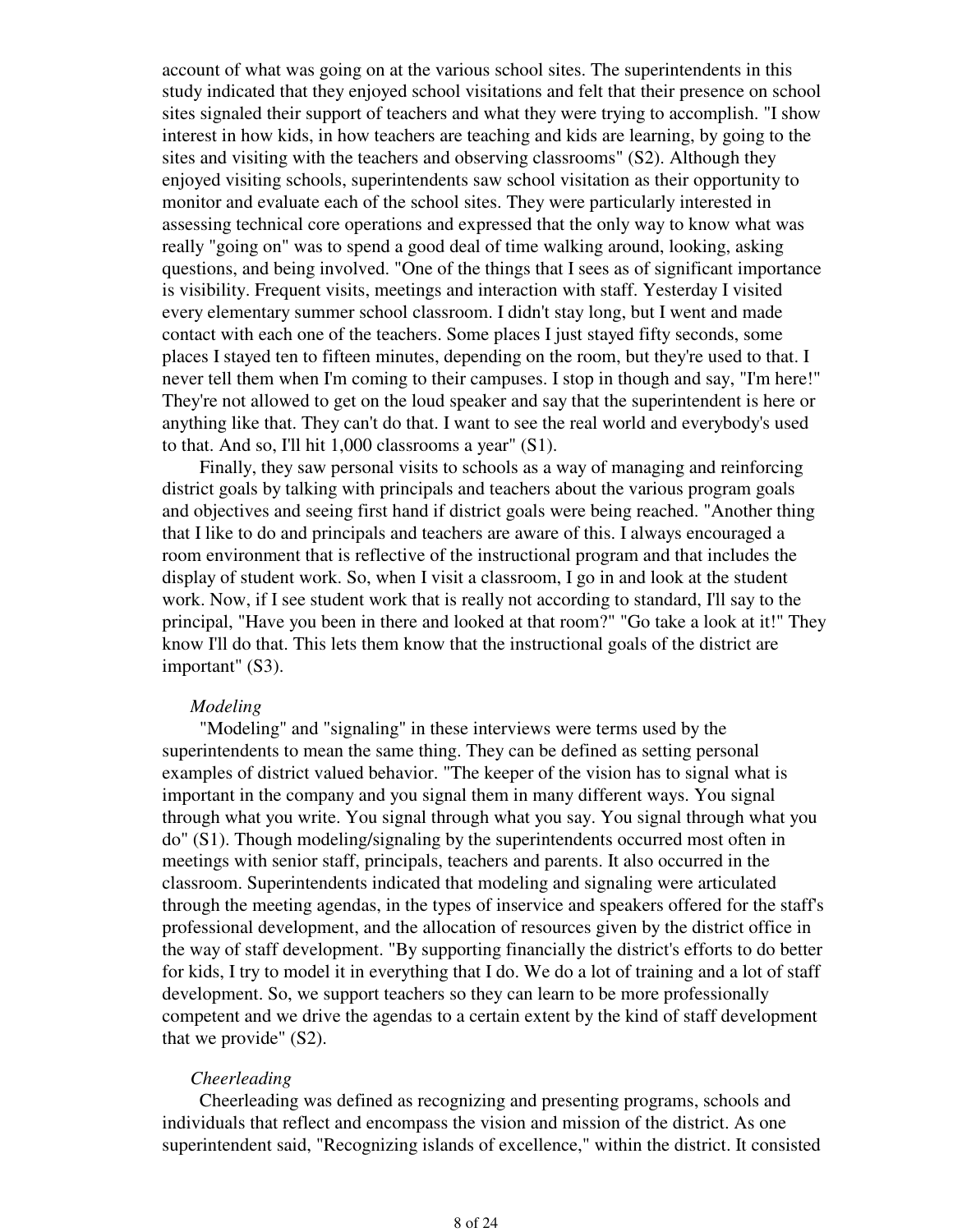of the public promotion of innovations, strategies and persons that were working and succeeding in achieving district goals. Cheerleading most often occurred when the superintendent publicly recognized individuals and groups in district meetings, having them conduct presentations in front of parent groups (e.g., PTA) and the school boards as well as honoring them in district newsletters and the local paper. "I'm going out there to recognize high performance to help people celebrate when we have success. Call attention to success. Identify islands of excellence and acknowledge that" (S2). Creation of an Organizational Structure Supporting Instruction

 Superintendents in these districts emphasized that the possession and articulation of a vision and personal actions were essential but not sufficient to successfully promote instruction in their districts. The creation of an organizational structure that facilitated and promoted instruction was paramount in institutionalizing their vision. Responses of the superintendents indicated that this was accomplished through two means. First is management of the organization. The rudiments of this strategy as articulated by the superintendents in this study included: Collaboration with the school board, the hiring, transfer and/or replacement of administrative personnel, working and closely supervising school principals, the creation of a hierarchy of district departments, and personal visits to classrooms. The second method was the employment and use of instructional and assessment strategies. These included the use of the California State Curriculum Framework, district- aligned curriculum, district adopted instructional strategies, and intensive staff development.

### **Management**

 In the context of these interviews, management represents district organizational policies and personal supervision of members of the organization by the district superintendent in order to facilitate and achieve district goals.

#### *School Board*

 Common features among these superintendents were the conditions under which they were hired. All five were recruited by the school board with a mandate to improve the instructional program of the district. They felt that this was a significant factor in their ability to promote their ideas and vision with relative ease and in general encountered minimal amounts of conflict with their boards over instructional issues. Though the membership of the school boards has changed during the tenure of each superintendent, the school boards reportedly have supported the efforts of these superintendents to improve the instructional program. To ensure the board's perpetual support, three of the superintendents regularly send board members to conferences, to observe other districts, and include them in staff development inservices focusing on instructional strategies that are being implemented within the district. When asked about getting the school board to share in their vision of instruction and to underwrite them, each superintendent pointed to the fact that they keep their boards involved and appraised of what is happening in the district and the goals they are trying to achieve.

 The superintendents in this study expressed that another benefit of their recruitment by their respective school boards was the significant amount of leeway given them to replace personnel in the district. This freedom permitted the superintendents to do two things: (1.) To put key people in important leadership positions (i.e., assistant superintendents and principals) and (2.) to create a hierarchy of district departments.

*Hiring, Transfer and/or Replacement of Personnel*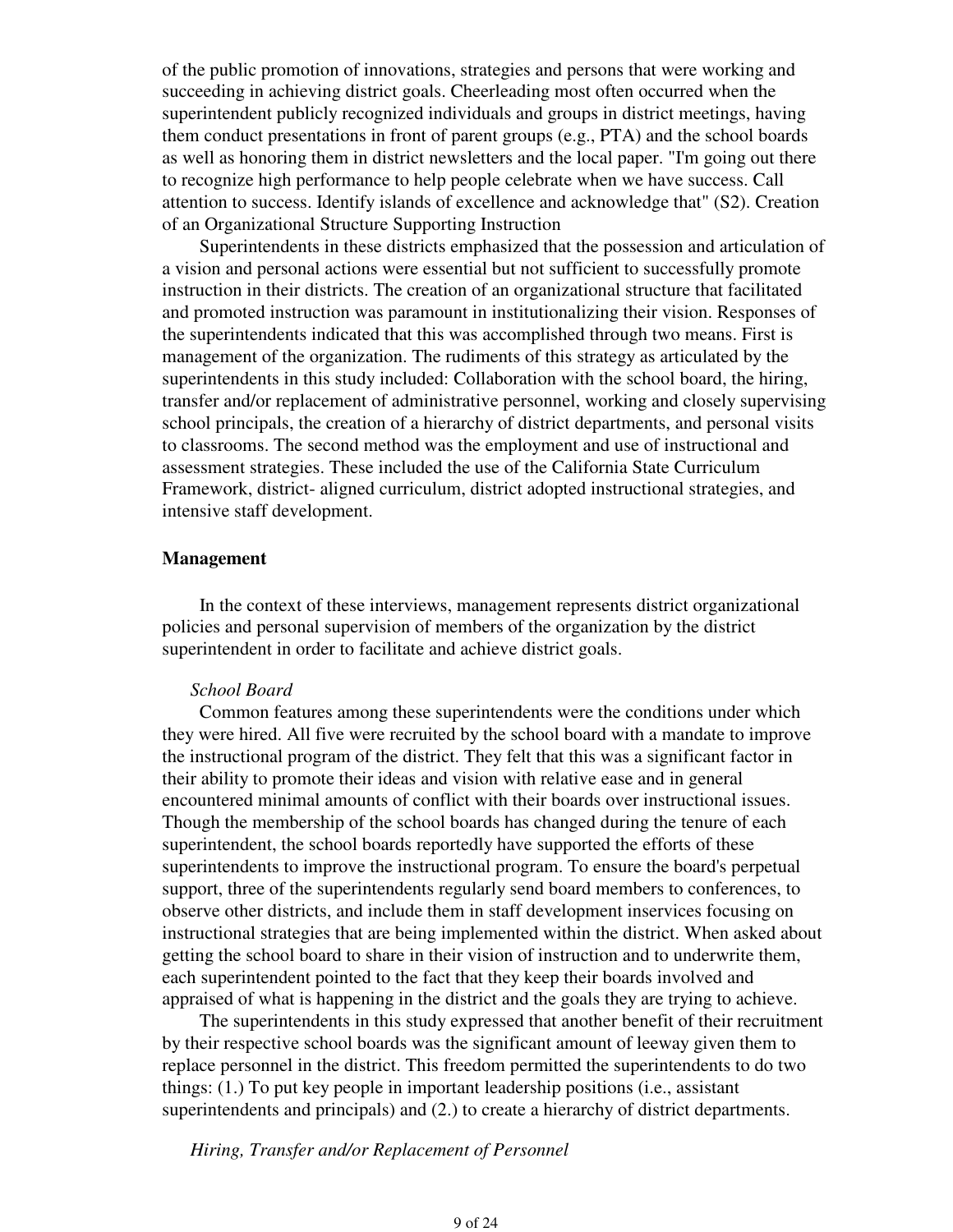The hiring and placement of personnel was articulated as an essential component to the instructional success of their districts. Each superintendent recounted a time when they felt it necessary to replace a member of their senior staff. There were two primary reasons given for these individuals removal. The first was the inertia of the previous administration in the area of instruction and these individual's participation in the inertia. The second and most common reason was the unwillingness of these people to share in and work toward the "new vision" of the incoming superintendent. "I had a person who I felt was a good manager, but just not a good instructional leader and we moved that person into a job that took advantage of his skills" (S5). Only one superintendent said that he replaced a senior staff member because of incompetence. "After I put in a new team, I fired another district administrator because he was totally incompetent. You have to get rid of the 'gate keepers' when you come in to improve a school district" (S1). All of the superintendents articulated that the role of their principals is to be the instructional leaders at their respective sites. A significant part of this responsibility requires the principal to develop detailed site level plans, active leadership, planning, and participation in all staff development, frequent observation of teachers and grounding teacher feedback in district adopted instructional goals.

 Superintendents in this study also commented on the fact that it because this was a different paradigm for several of their "old building and grounds" oriented principals, they found it necessary to replace principals in their districts. One superintendent replaced half of his principals in the past six years, four of them in his first year. The reasons were the unwillingness or inability of these principals to share in and work toward the vision of the superintendent. "I had to change a principal because the instructional leadership at that school wasn't what it was supposed to be and wasn't getting to the point where you could see that it was going to get any better. The individual was a nice guy, a great guy, but just not meeting, just wasn't doing it. Couldn't see it. Didn't understand it. Couldn't grasp it" (S3).

### *Hierarchy of Departments*

 The importance of personnel being-in-the-right-place was also made evident when these superintendents spoke about establishing a hierarchy of departments within the district. Each of the superintendents maintained that of all the departments in the district, the instructional department was paramount and that other departments existed to support instruction. In only one district was this hierarchy a formalized district policy, the remaining four districts indicated that there was clear "understanding" by the staff members in the district office. In order to facilitate the time necessary to focus on the technical core, superintendents hired and placed highly competent individuals that shared in their vision to head each of the departments. According to the superintendents in this study, the assistant superintendents heading the non-instructional departments, e.g., business and personnel knew of the hierarchy and therefore were given a reasonable amount of autonomy and authority with key check points which permitted easy monitoring by the district superintendents. This alleviated the superintendents from some of the otherwise peripheral organizational concerns and gave them time necessary to promote technical core issues.

#### *Principals*

 The personal supervision of principals by superintendents was the most common method used to keep a finger on the pulse of district schools. Much of what was said by the superintendents implied that principals were the critical line in the successful promotion of an instructional vision. Principals were required to lead, plan, participate in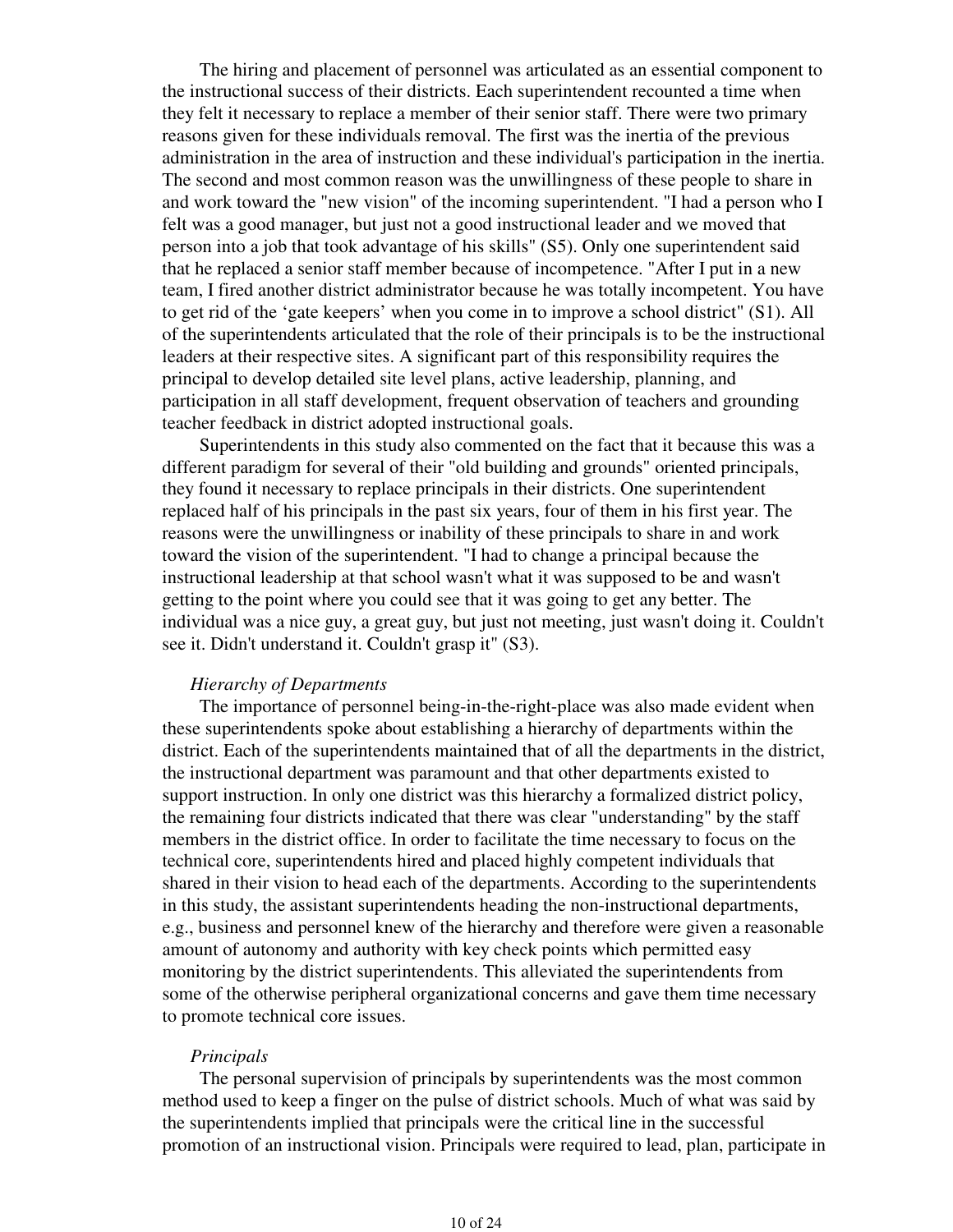and act as a resource for teachers at their school site. "We start working on aligning the curriculum and on teaching teachers teaching strategies that would help them to become more effective. We began a very intense program of supervision, evaluation, and feedback for teachers. We taught the principals all this stuff and sent them forth" (S2).

 The format of principal - superintendent interaction was fairly standard throughout the five districts. Principals were required to meet with the superintendent on a regular basis. This consisted of between two to four formal meetings a month plus any meetings with the principals at their school site. Each principal was required to write an instructional and leadership plan for his or her school annually. The goals of these plans were to reflect and integrate district policies and objectives with goals for their particular school. These plans were then read and commented on by the superintendent and returned to the principals. In some cases, because of a lack of specificity concerning goals, principals were required to rewrite and resubmit it to the district superintendent.

 The school site plans were used in two related -evaluative capacities. The first acted as an assessment tool of the district office in establishing a school's ability to successfully achieve district and site goals outline in the plan. The second was in the evaluation of the principal. All of the superintendent in this study personally evaluated the school principals. By and large, a principal's length of tenure in these districts rested primarily on these evaluations. The evaluations were narrative, detailed and very extensive, "No forms or boxes to check off" (S4). Fundamentally, they were based on the principal's ability to meet the objectives and goals outlined in the school site plan. For example, in one district a goal for each school was to outline and strategically implement the Madeline Hunter Model. The superintendent listened to audiotapes of the principal's conferencing with teachers about the teacher's usage of the model. These conversations then became part of the principal's annual evaluation.

### *Instructional Strategies*

 When selecting an instructional model or district wide strategy, there was a consistency across these districts in their criteria. Their decisions were based on three things. First, the model of strategy would have to facilitate the articulated vision and goals of the district. Second, it was necessary that the instructional strategy be grounded in research and practice. Finally, it would have to have a "grass roots" acceptance by a majority of teaching staff. Only two districts made use of the same instructional model, (i.e., Outcome-Based Education and Mastery Learning) while the remaining three used a variety of modes, e.g., Cooperative Learning and Madeline Hunter throughout their schools.

#### *Intensive Staff Development*

 When a strategy or model had been adopted, extensive staff development was made available to teachers, principals and board members. Each of the superintendents expressed confidence in the professionalism and ability of their teachers but realized that the teachers could benefit from learning alternative ways of presenting material. "I think that we have to let the professionals adapt from a menu of well accepted research and educational practices, and let them use those strategies that best suit them" (S5).

 Though each of the districts in this study used a variety of instructional methods, the underlying similarity was that each district made available to their staffs workshops, conferences, speakers, resources and even courses at local colleges in order to help them to improve their instructional repertoire. One superintendent captured the idea in this statement, "We saw teacher training as an important part of the effort to improve our instructional program. If people know how to teach they will teach. If they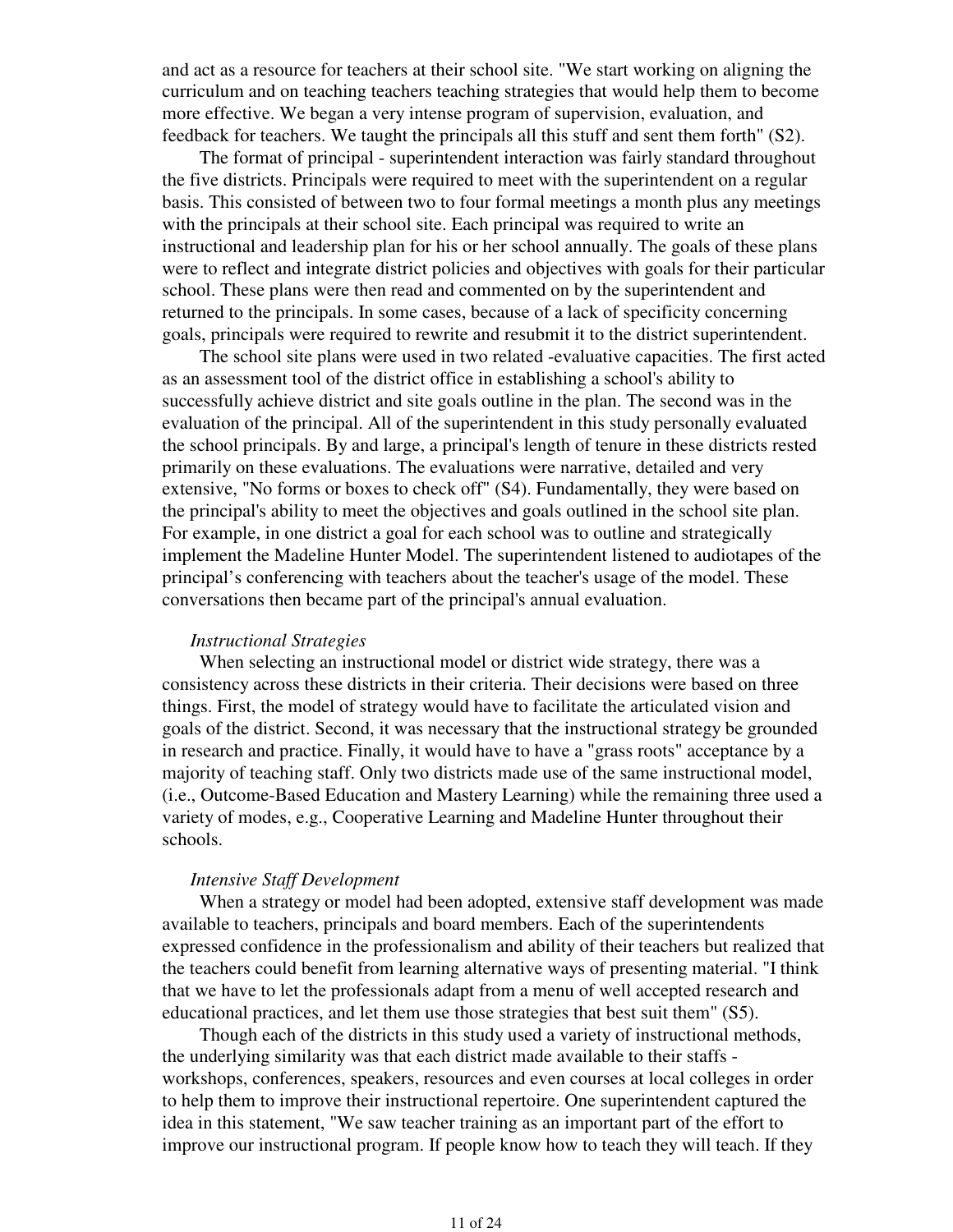don't know how to teach they won't. They'll come up with other things to do to fill the time" (S3).

#### *Assessment and Evaluation*

 Once a vision had been articulated and programs and personnel were in place, questions such as, "Are the students more successful?" "Is the organization serving the children better?" and "Are programs achieving their objectives?" had to be addressed and answered. According to the superintendents of this study, the next responsibility for the district was to monitor and assess the district's chosen path.

 The assessment of instructional success as well as personnel performance relied on the use of both hard and soft indicators. Aside from California Assessment Program (CAP) scores as a means of assessing district and grade level progress in reading, language and math, three of the five districts belonged to the CAS Squared Consortium. CAS Squared made use of an aligned curriculum and provided districts with individual and class scores not measured or reported by CAP. Other evaluative tools included the school site leadership and instructional plans submitted by each school principal at the beginning of the school year. Personal observations by the superintendent and district staff as well as other soft indicators.

 A point of interest of this study was the evaluative criteria used by these superintendents in determining whether or not an instructional program should be retained or replaced. The criterion used by the superintendent's was diverse. Three of the districts in this study made use of "soft" indicators when making a decision to retain or replace a program, (i.e., teacher and parent feedback, peer evaluations, community feedback, and district staff feedback) along with some "hard" data, (i.e. CAP scores, district standardized tests, CAS Squared). The two districts using the Outcome-Based Education model made use of "hard" data bands that were tightly aligned to district outcome curriculum goals. If, at the end of one to two academic years, the outcome goals were not being met and or surpassed, the program would be altered or replaced. The underlying criteria in their decisions rested on the idea of whether or not the organization would be able to serve the needs of it's students better. If replacing a program (or person) permitted the organization to improve student learning the replacement generally would be made. "I think, considering everything in the organization, would the total organization be serving kids better or worse? If the bottom line is the organization is going to serve kids better if I make that decision (to replace the program) I'm going to go ahead and do it. If I determine it's not, I'm not" (S2).

# **Model of Superintendents Perceived Behaviors In District Curricular and Instructional Promotion**

 By employing responses given by the superintendents in this study and looking closely at what they articulated as their role in promoting curriculum and instruction as well as the larger organizational structure a preliminary model of perceived superintendent behaviors was constructed (See Figure 1).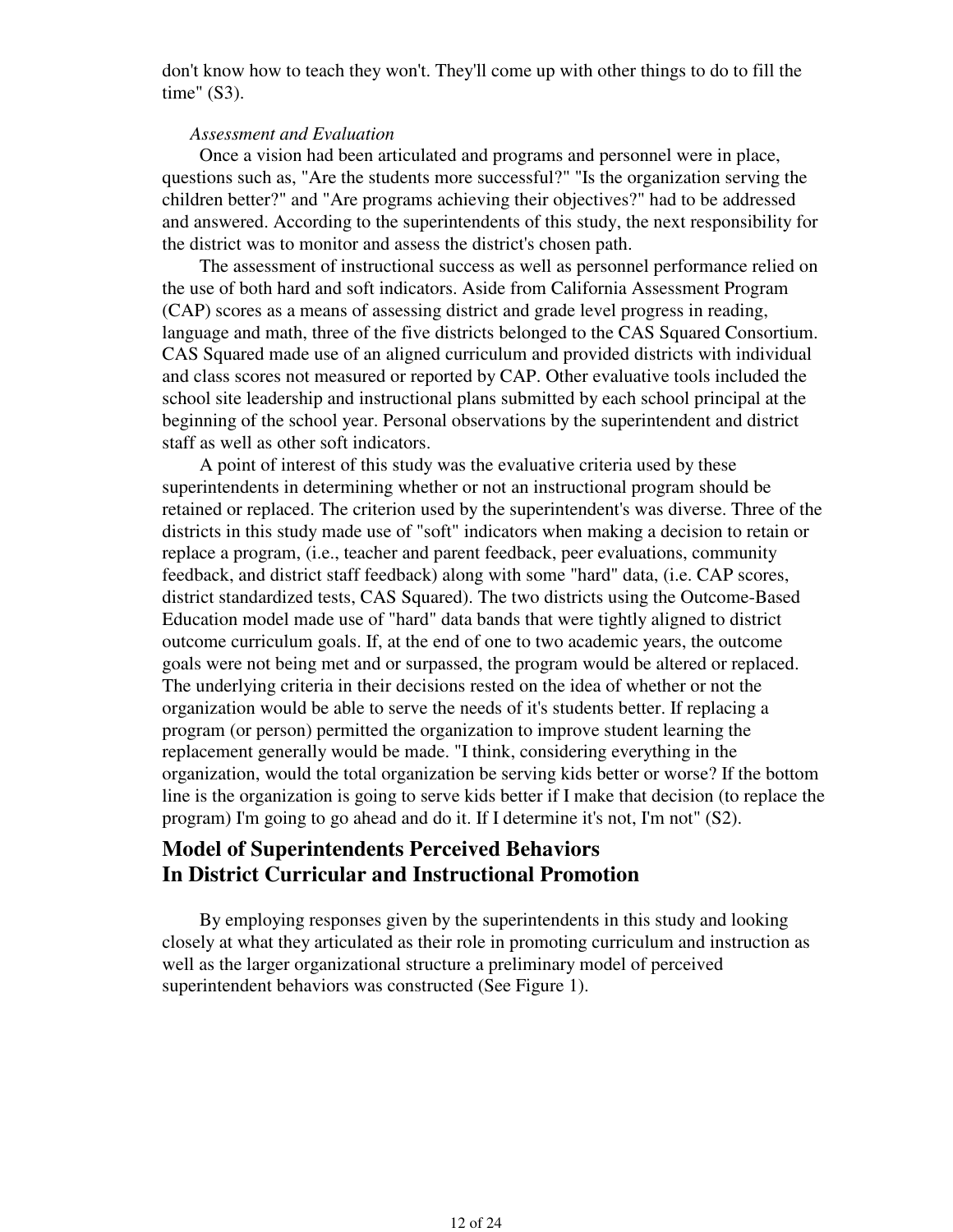

 The model depicts the four significant behaviors these superintendents preformed when promoting instruction within their districts. It demonstrates the flow of their vision and how this vision directs each part of the organizational structure, from the goals and objectives of the district, to the various programs and personnel and the means of evaluation and assessment of both.

# **Principal and School Board Member's Perceptions**

 Superintendents stated that principals and school board members played a pivotal role in the successful promotion of instruction within the district. According to the superintendents, principals primarily accomplished this through the writing of school site instructional plans that incorporated district goals and objectives, the observation and evaluation of teachers in the classroom, and planning and participation in staff development and through the monitoring of the principals in these functions by the district superintendent.

 School board members (SBM) were encouraged to learn about district instructional strategies in national, state, county and district level workshops and inservices. They were involved in the establishment of district instructional goals and objectives and more significantly the board members that participated in this study articulated an "aligned philosophy" with the district superintendent about what had to be accomplished in order to have an academically successful school district. Other areas of critical importance were fiscal stability of the district and labor peace with certified and classified employees.

### **Interview and Survey Data**

 In order to determine whether principals and school board members functioned in the duties and roles as articulated by the district superintendent and what their perceptions of the superintendent are in regard to his role in the promotion of instruction, this study made use of open-ended, triangulation interviews (Spradley, 1979) with ten randomly selected principals and four school board members in these five districts. Confirmation surveys were then designed to corroborated data received from these key informants (Goetz & LeCompte, 1984). The sample of principals and (SBM) surveyed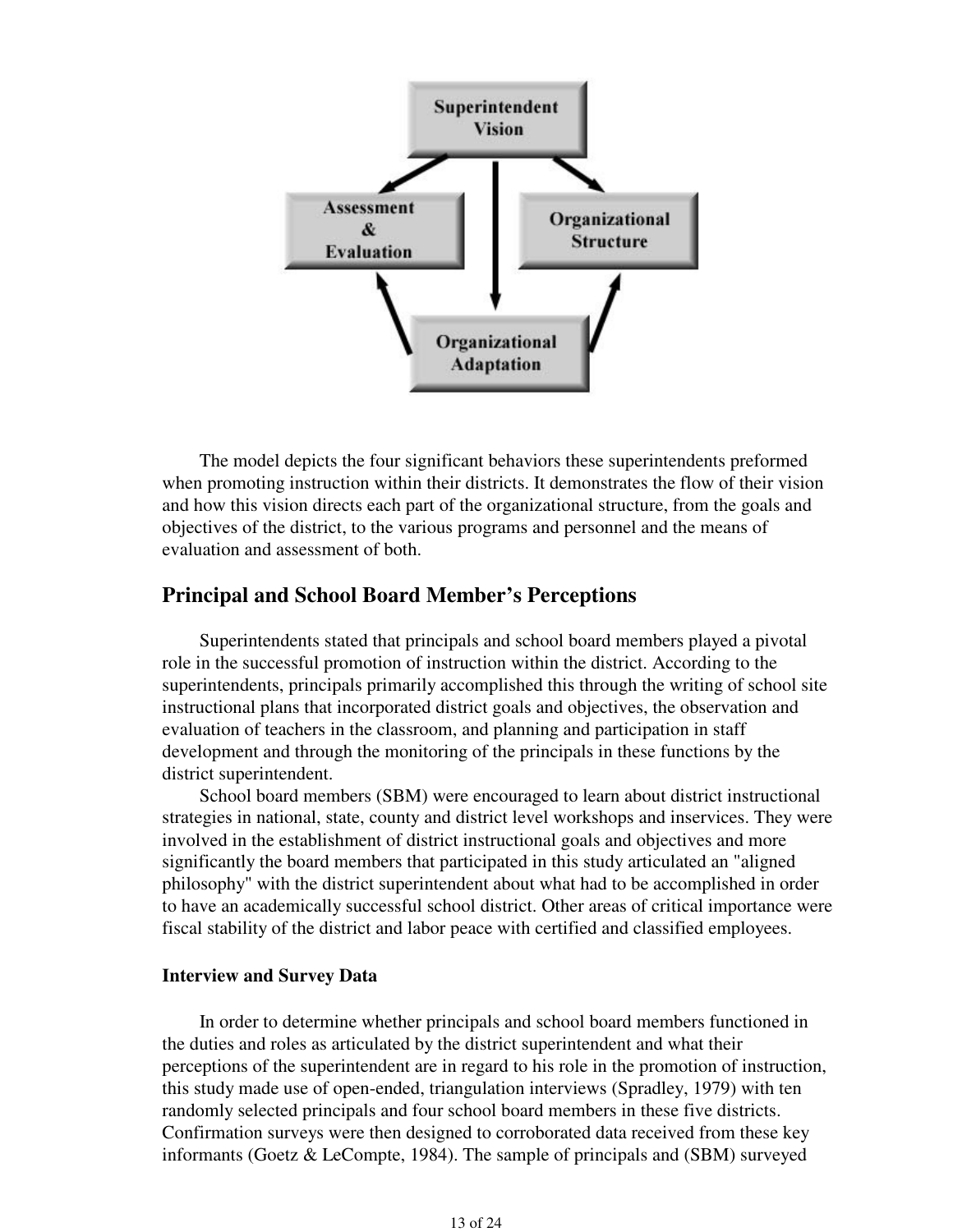had to have been active in the district for a minimum of two years during the five years of academic growth. The survey sample consisted of forty-four school principals and thirty-one school board members, sixty-three out of seventy five total respondents, an eighty four percent response rate, completed surveys.

### **Findings**

 Within district analysis of triangulation interview statements and survey responses with principals and SBM revealed that a significant majority of these pivotal personnel possessed similar perceptions of their role and the role of the district superintendent in promotion of curriculum and instruction. Interviews and within district percentages and frequencies demonstrated that principals perceived themselves as leaders and instructional resources at their respective school sites. (See Table 2)

# **Table 2 Percent of Principals Answering "Yes" to Survey Questions (n=35)**

|                                                                                         | <b>Districts</b> |                |     |                    |     |
|-----------------------------------------------------------------------------------------|------------------|----------------|-----|--------------------|-----|
|                                                                                         | $\mathbf{1}$     | $\overline{2}$ | 3   | 4                  | 5   |
| As a Principal were you required to:                                                    |                  |                |     |                    |     |
| Develop site level leadership plans                                                     | 100%             |                |     | 88% 100% 100% 100% |     |
| Site plans incorporated district objectives                                             | 100              | 100            | 100 | 100                | 100 |
| Regularly observe teachers teaching                                                     | 100              | 88             | 100 | 100                | 100 |
| Teacher observations based on district instructional<br>strategies                      | 71               | 86             | 100 | 100                | 100 |
| Participate in staff development                                                        | 100              | 100            | 100 | 100                | 100 |
| Observed by the district superintendent                                                 | 100              | 86             | 100 | 100                | 100 |
| Principal evaluations based on goals and objectives<br>developed in site level plan     | 86               | 100            | 75  | 86                 | 80  |
| Meetings with district superintendent were primarily<br>focused on instructional issues | 100              | 83             | 100 | 100                | 100 |
| Superintendent made frequent school visits                                              | 100              | 100            | 100 | 100                | 100 |
| Superintendent observed teachers teaching                                               | 100              | 100            | 100 | 100                | 100 |
| Superintendent met with teachers at school                                              | 100              | 86             | 100 | 100                | 100 |
| Superintendent is instructionally focused                                               | 100              | 100            | 100 | 100                | 100 |

 Statements and survey responses made it apparent that principals were required by the district superintendent to write site-level plans that incorporated district goals and objectives, to observe and evaluate teachers, to lead and conduct inservices and staff development programs, and to incorporate district adopted instructional strategies in the curricular format at their school sites. Principals were evaluated annually by the district superintendent and a predominant criteria of their summative evaluation was their ability to successfully meet the goals outlined in their school site plans. Principals also articulated and noted that they perceived their respective superintendent as instructionally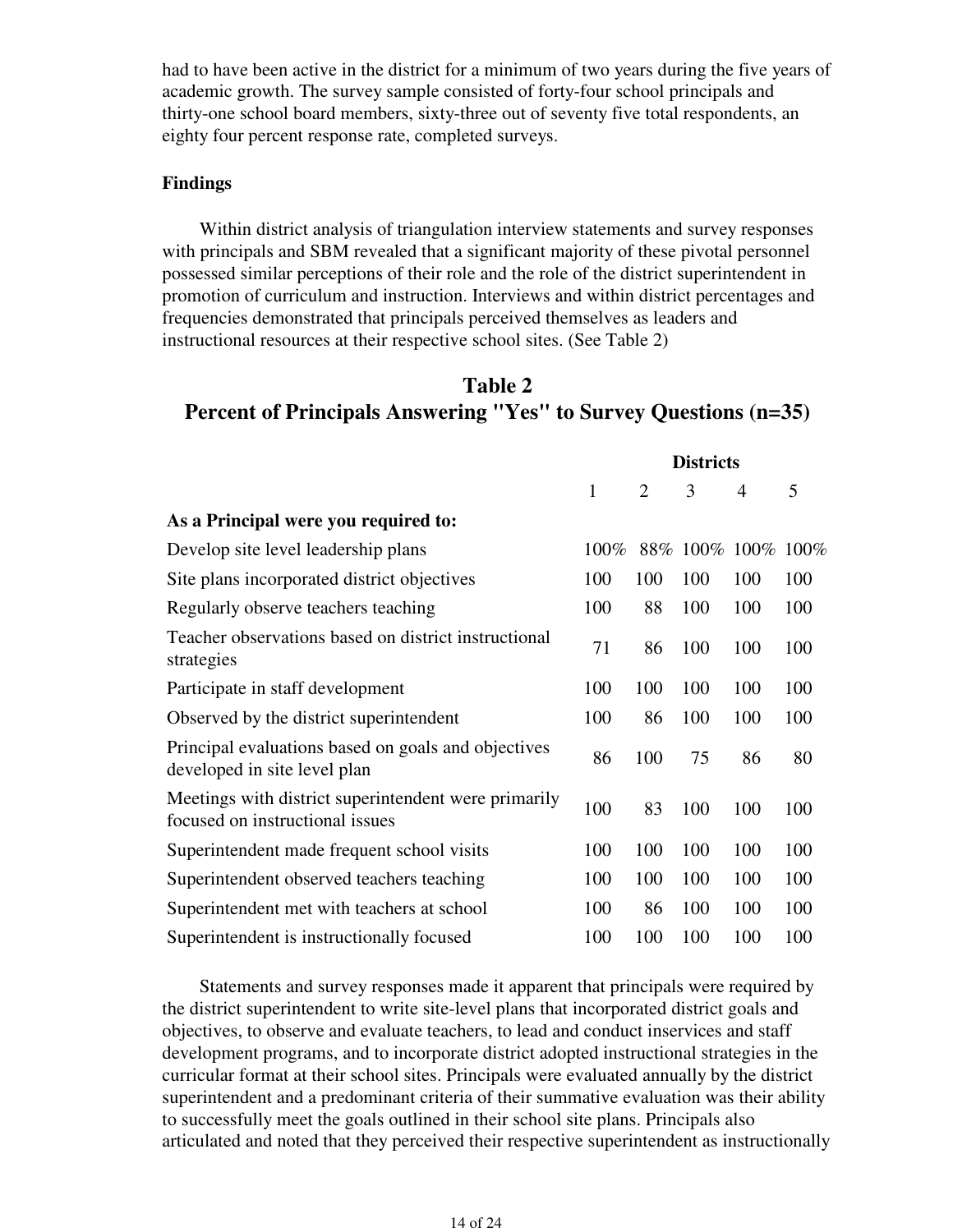focused.

 School board members (SBM) confirmed much of what was articulated in the superintendent interviews. School board members perceived the district superintendent as instructionally focused and willing to "take risks" in order to promote their instructional vision. They stated and noted a philosophical alignment with the district superintendent on instructional matters, while indicating general involvement in determining instructional goals and objectives for their respective districts. (See Table 3)

# **Table 3 Percent of School Board Members (SBM) Answering "Yes" to Survey Questions (n=28)**

|                                                                                                                                           | <b>Districts</b> |                             |               |                             |          |
|-------------------------------------------------------------------------------------------------------------------------------------------|------------------|-----------------------------|---------------|-----------------------------|----------|
|                                                                                                                                           |                  | $\mathcal{D}_{\mathcal{L}}$ | $\mathcal{E}$ | $\overline{4}$              | 5        |
| As a School Board Member were you:                                                                                                        |                  |                             |               |                             |          |
| Encouraged by the district superintendent to gain<br>knowledge in instructional strategies                                                |                  |                             |               | 63\% 100\% 83\% 100\% 100\% |          |
| Assisted in establishment of district instructional goals                                                                                 | 75               | 100                         | 50            | 75                          | 100      |
| Overall agreement between SBM and district<br>superintendent in the areas of academic and<br>instructional issues and programs            | 100              | 100                         | 83            | 100                         | 100      |
| Did the district experience labor disputes with staff that<br>interfered with the planning or implementation of<br>classroom instruction? | $\Omega$         | $\overline{0}$              | $\Omega$      | $\Omega$                    | $\Omega$ |
| Did the district superintendent risk popular support to<br>promote instruction?                                                           | 88               | 60                          | 100           | 86                          | 80       |
| Is the district superintendent instructionally focused?                                                                                   | 100              | 100                         | 83            | 100                         | 100      |

 They indicated that relationships between the district and certified and classified personnel agencies had not interfered with the planning or implementation of instructional issues during these years of measurement. When queried about the fiscal stability of the district, SBM had stated that the district had become fiscally stable before or under the stewardship of the present superintendent.

 As a group, interviews and within district frequencies and percentages indicated that principals and SBM perceived their respective superintendent as possessing and articulating an instructional vision. They also perceived the mission of the school district, the criteria used in the selection and implementation of instructional strategies and staff development as well as the agenda of school board meetings, the criteria used in the assessment of instructional programs as influenced by the vision of the district superintendent. (See Table 4).

### **Table 4**

# **Percent of Principals and School Board Members(SBM) "Strongly Agreeing" or "Agreeing" to Survey Questions (n=63)**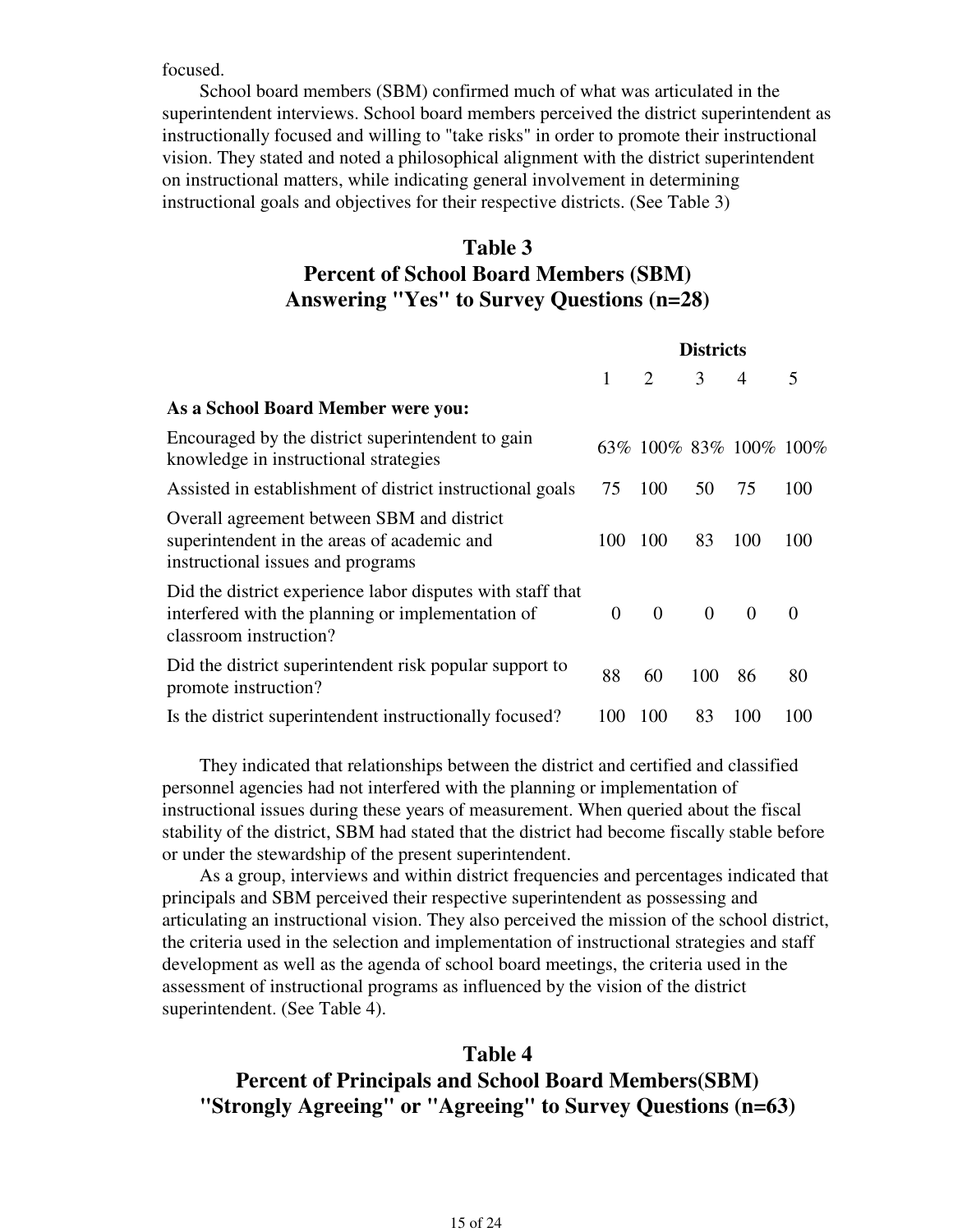|                                                                            | <b>Districts</b> |                     |     |                |      |
|----------------------------------------------------------------------------|------------------|---------------------|-----|----------------|------|
|                                                                            | $\mathbf{1}$     | 2                   | 3   | $\overline{4}$ | 5    |
| Superintendent possessed vision                                            |                  | 100% 100% 100% 100% |     |                | 100% |
| Vision was focused on instruction                                          | 93               | 92                  | 93  | 100            | 100  |
| District mission reflected this vision                                     | 100              | 100                 | 100 | 100            | 91   |
| Vision influenced staff development                                        | 100              | 100                 | 93  | 100            | 100  |
| Vision influenced instructional programs                                   | 86               | 92                  | 93  | 100            | 100  |
| Vision influenced school board agenda                                      | 86               | 100                 | 100 | 100            | 91   |
| Vision influenced principal evaluations                                    | 100              | 100                 | 93  | 100            | 82   |
| Vision influenced criteria used in assessment of<br>instructional programs | 86               | 92                  | 100 | 100            | 100  |
| Vision influenced the modification of district<br>instructional programs   | 93               | 100                 | 100 | 100            | 100  |
| Superintendent encouraged collaboration                                    | 77               | 92                  | 92  | 40             | 100  |
| Superintendent received input from principals                              | 53               | 100                 | 86  | 55             | 70   |
| Superintendent received input from SBM                                     | 64               | 92                  | 65  | 64             | 64   |
| Academic success due in part to superintendent vision<br>and involvement   | 93               | 92                  | 93  | 100            | 100  |
| Superintendent strongly focused on curriculum and<br>instruction           | 100              | 100                 | 100 | 100            | 100  |

 Though a majority agreed that the superintendent encouraged collaborative decision making, responses from all districts in this study indicated that collaboration primarily occurred at the school site level with little input from groups such as teachers, principals, and parents at the district level. Principals and SBM perceived that the assessment of instructional programs and their modification relied on both "hard" and "soft" indicators, while the replacement of district and school site personnel relied more on 'hard' indices (e.g., test scores, ability to achieve stated goals and objectives.) Participants also indicated that the academic success of their respective district could be, in part, to the vision of the district superintendent in instructional matters.

## **Conclusion**

 The findings and conclusions of this study are limited in their generalizability since they were derived from exploratory interviews and survey instruments and were only used in five non-randomly selected medium sized school districts in California. The explanation and interpretation of the findings also has several reasonable alternative explanations. While superintendents in this study credit personal vision as fundamental to the instructional success of the district, there are at least three important organizational factors that may serve as reasonable alternative explanations for these districts success. They are: 1.) The ability of the superintendents to replace principals and other administrators who did not share the superintendent's vision and mission. 2.) The fiscally stable conditions of the district as well as the latitude given each of these superintendents by their boards of education. 3.) The strict alignment of the district curriculum to teaching strategies and district outcomes. Limitations also reveal that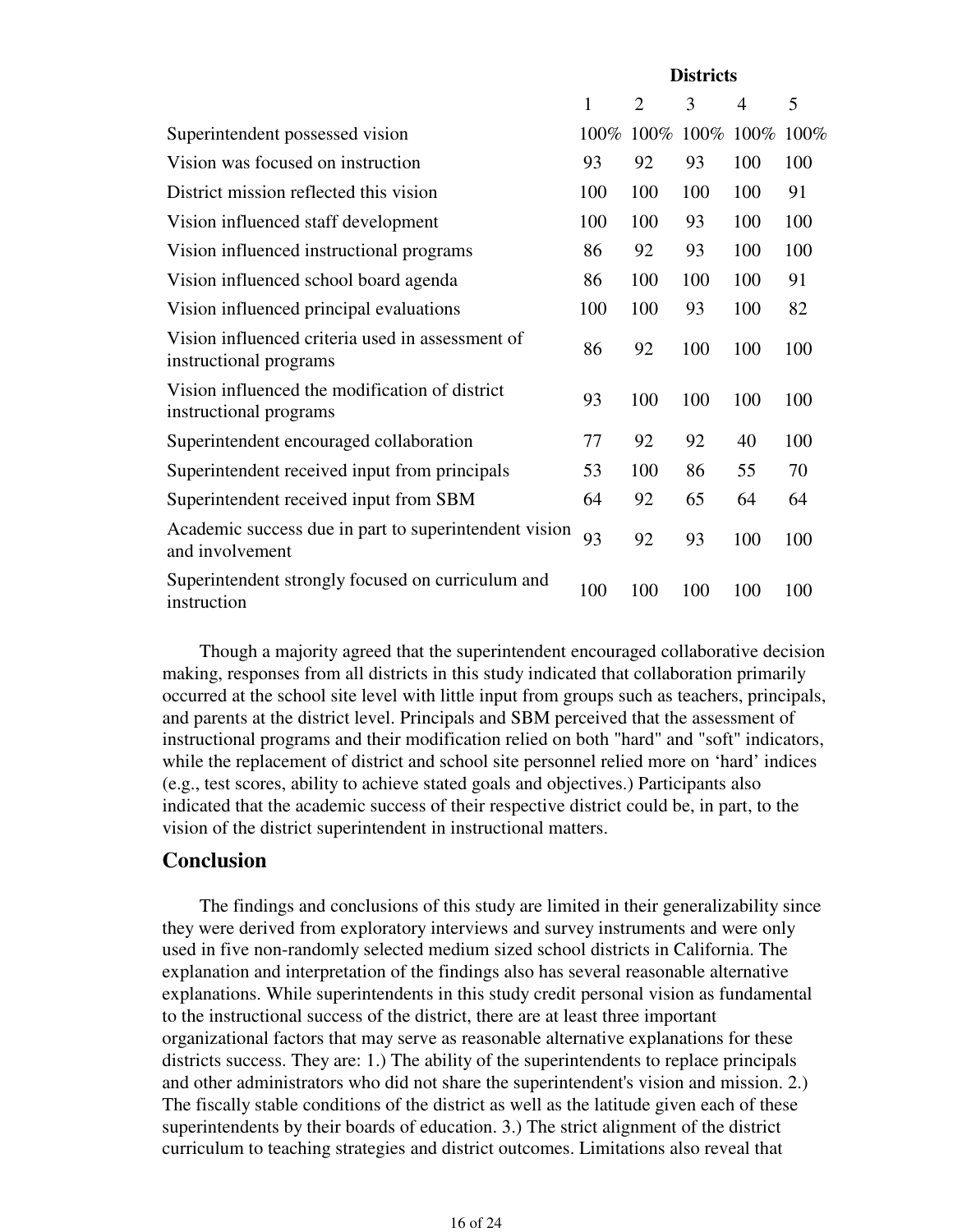further general research is recommended in order to obtain a more complete comprehension of the superintendent's role in curriculum and instruction.

 With this caveat aside, the findings from this study suggest a new and somewhat different leadership role for the district superintendent in the core technologies of curriculum and instruction. Emerging from the data were several critical themes demonstrating consistencies among the instructionally focused superintendents. This included creation of a vision, increased visibility, modeling of academic expectations, developing rapport with the school board, and management of instructionally oriented programs.

 First, this study demonstrates the importance of creating an instructionally oriented vision and communicating this vision throughout the school district. For example, each of the superintendents in this study demonstrated an instructionally oriented vision for academic success. This finding is consistent with other research that suggests that educational reform is impossible without visionary leadership by superintendents (Kowalski & Oates, 1993). These superintendents communicated their vision of excellent teaching and learning through continual communication with principals. Carter et. al., (1993) describe the importance of utilizing principals to carry their message to each individual school in the district. Superintendents attempted to transform their vision into an instructionally oriented vision for academic success through strong and tightly coupled leadership. Vision and strong leadership has previously been determined to be a critical element of successful instructional leadership (Bredeson, 1996; Carter et al., 1993; Murphy & Hallinger, 1986; Peterson, Murphy & Hallinger 1987).

 Second, high visibility was also demonstrated by the superintendents in this study. High visibility in schools and in classrooms has been linked to instructionally effective schools (Bjork, 1993). This visibility also led to the modeling of high academic expectations, which was found to be a critical action demonstrated by the instructionally successful superintendents. This is also consistent with past research that deems frequent visits to schools as a necessary component of demonstrating the importance of instruction (Carter et al, 1993). These superintendents visited classrooms frequently throughout the district and reported classroom observations to the principal. Consequently, the superintendents modeled the importance of instruction to the teachers, students and principals. Perceived discrepancies, by the superintendent, between the districts mission and the teaching in the classroom were quickly disseminated to the principal who could act to correct the differences with the individual teacher.

 Third, each superintendent was able to illustrate the importance of instructional leadership through professional development and shared decision-making. Each district made available an abundance of workshops and possibilities of attending conferences promoting alternative teaching methods. This availability of professional development opportunities demonstrated the importance of teaching and learning in the district. Through these visible opportunities for teachers, each superintendent illustrated that teaching and learning was clearly the most important objective of the school district. Through providing such professional development activities the superintendent is communicating the importance of teaching and learning.

 The study demonstrated the critical nature of the superintendent's individual action of creating an academic oriented vision and maintaining this vision through high visibility. With each visit to a school the superintendent modeled the importance of the instructional oriented vision through appearance as well as signaling to the principal when discrepancies arose between the district wide mission and an individual teacher's actions in the classroom.

Fourth, each participating school district demonstrated support from the school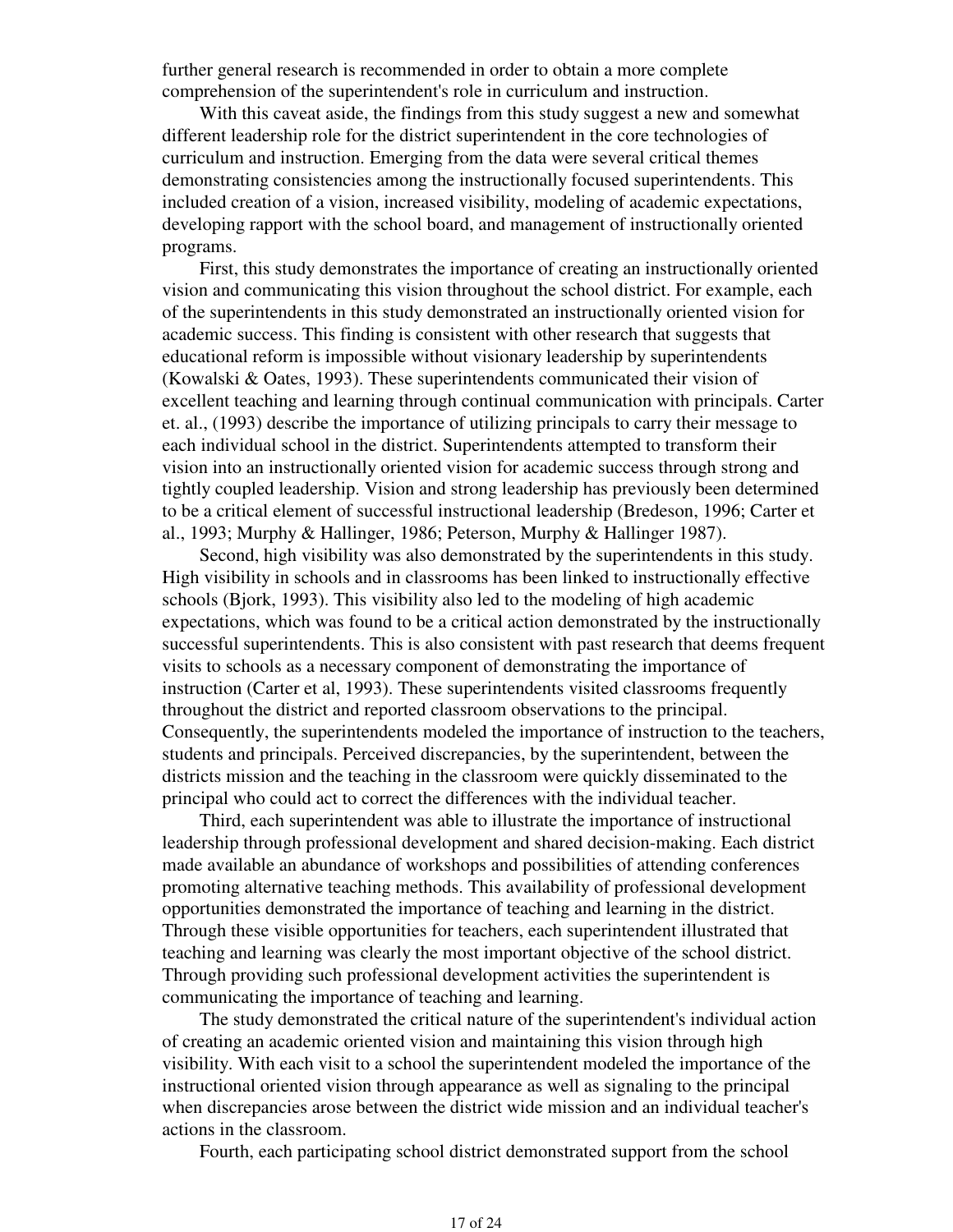board for superintendent decision making. In this study, these instructionally focused superintendents had clear support from the school board. In fact, most of these five superintendents were hired due to their previous instructional experience and success. This study supports previous research, which has demonstrated the importance of school board support (Griffin & Chance, 1994). Support of the school boards permitted the superintendents in this study to take significant risks in their promotion of the technical core. This finding has reflects previous research in this (Kowalski & Oates, 1993). Without the support of the school board, a superintendent is less likely to take risks that could yield academic results due to the fear of losing his/her job. With the average tenure of a superintendent currently 2 to 3 years, this is a realistic fear.

 Furthermore, school board support is directly related to additional findings in this study. These superintendents were able to exercise power in regard to placement of individuals in positions of leadership (i.e., district administrators and principals) due to the support and freedom in decision making extended from the school board. By allowing the superintendents to place individuals in strategic positions they are guaranteed to align self-chosen individuals to positions that greatly influence instructional leadership. This authority vested by these school boards into their respective superintendents permitted them to replace administrative team members who were not instructionally oriented and/or committed to the instructional vision of the district superintendent.

 Previous studies have demonstrated the importance of shared decision making with the superintendency and the school board, yet this study exceeds this interaction with decision making freedom extended to the superintendent. This finding should lead to new research into the dynamics of decision-making freedom for the superintendent and effective schools.

 Fifth, each of the superintendents in this study used assessment and evaluation techniques to determine if the district's school performance was meeting articulated expectations. Their employment of curricular designed principal evaluation, feedback from district personnel, standardized test scores and district instructional programs. This information provided the superintendents in this study with feedback mechanisms on the success of their programs. This type of evaluation is consistent with research in this area (Coleman and LaRocque, 1990; Murphy and Hallinger, 1986).

## **References**

Bjork, L.G. (1993) Effective schools-effective superintendents: The emerging instructional leadership role. *Journal of School Leadership. 3*, 246-259.

Bogdan, R.C. and Biklen, S. K. (1992). *Qualitative research in education.* (2nd ed.) Boston: Allyn and Bacon.

Burns, J.M. (1978). *Leadership*. New York: Harper and Row.

Bredeson, P. V. (1996). Superintendent's roles in curriculum development and instructional leadership: Instructional visionaries, collaborators, supporters, and delegators. *Journal of School Leadership, 6*. 243-264.

Bredeson, P. V. and Johansson, O. (1997) Leadership for learning: A study of the instructional leadership roles of superintendents in Sweden and Wisconsin. Paper presented at the annual conference of the American Educational Research Association,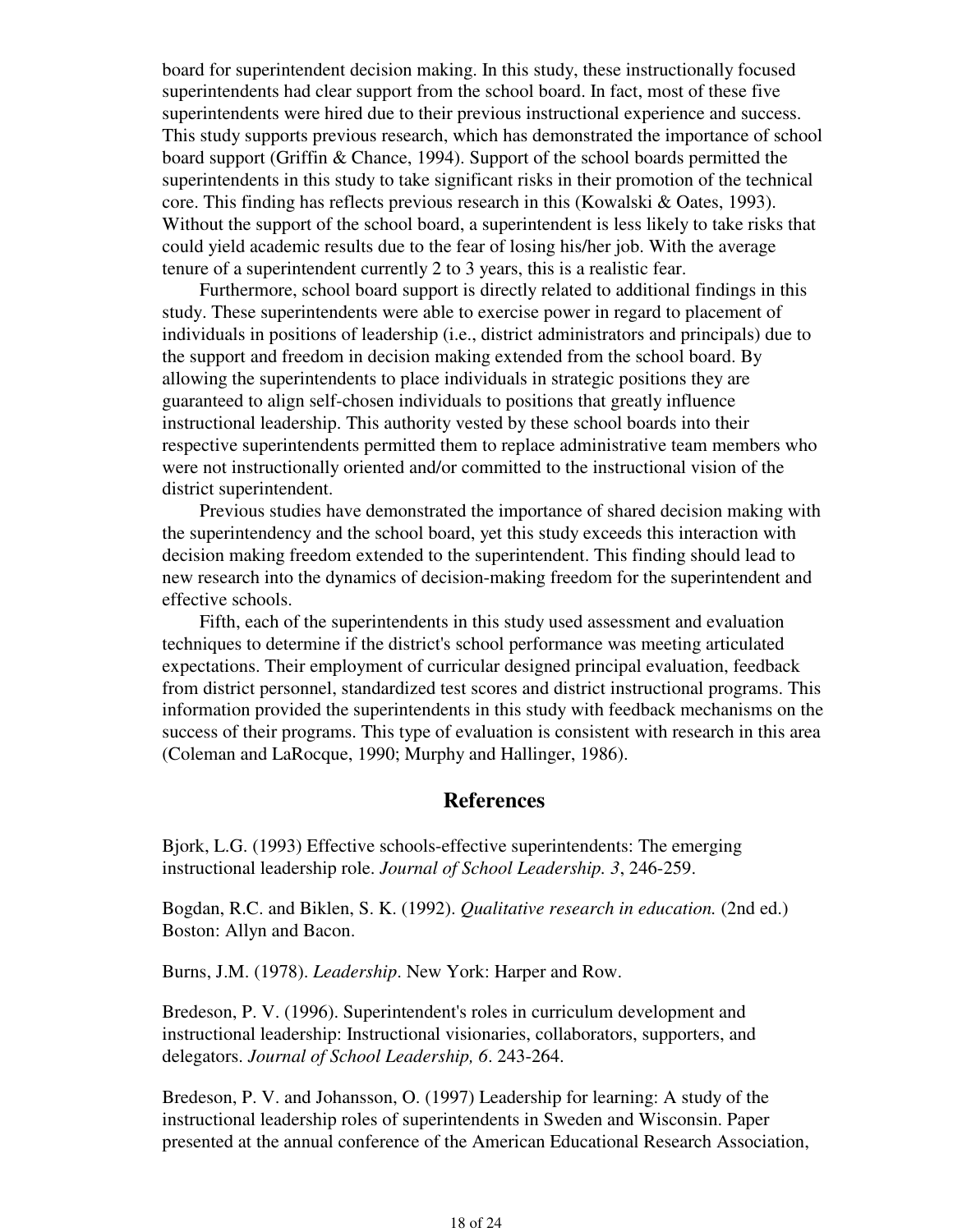Chicago, Illinois.

Campbell, R.F., Cunningham, L.L., McPhee, R.F., and Nystrand, R.O. (1970). *The Organization and control of American schools*. (2nd ed.). Columbus, OH; Merrill Publishing Co.

Carter, D.S.G., Glass, T.E., and Hord, S.M. (1993). Selecting, preparing and developing the school superintendent. (ERIC Document Reproduction Service No, ED 393215).

Coleman, P. and LaRocque, L. (1990). *Struggling to be 'good enough': Administrative practices and school district ethos*. London: The Falmer Press.

Crane, D. D. (1989) The leadership of an insider superintendent with a cosmopolitan orientation in an expanding and changing orientation. Unpublished doctoral dissertation, University of California, Santa Barbara.

Crocker, L. M. and Algina, J., (1986). *Introduction to classical and modern test theory*. New York: Holt, Rinehart and Winston.

Crowson, R.L., Hurwitz, E. Jr., Morris, V.C., and Porter-Gehrie, C., (1981). The urban principal: Discretionary decision making in a large educational organization. Chicago. University of Illinois at Chicago. College of Education.

Cuban, L. (1984, May). Transforming the frog into a prince: Effective schools research, policy, and practice at the district level. *Harvard Educational Review, 54* (2), 129-150.

Deal, T.E. and Celotti, L.D. (1980). How much influence do (and can) administrators have on classrooms? *Phi Delta Kappan*. 61, 471-473.

Dobbert, M. L. (1982). *Ethnographic research: Theory and application for modern school and societies.* New York: Praeger.

Duignan, P. (1980, July). Administrative behavior of school superintendents: A descriptive study. *Journal of Educational Administration, 28.* (1), 5-26.

Dwyer, D.C. (1984, February). The search for instructional leadership: Routines and subtleties in the principal's role. *Educational Leadership, 41.* (5), 32- 37.

Edmonds, R. (1979). A discussion of the literature and issues related to effective schools (ERIC Document Reproduction Service No. ED 170394).

Goetz, J.P., and LeCompte, M.D. (1984). *Ethnography and qualitative design in educational research.* Orlando: Academic Press.

Griffin, G., and Chance, E.W. (1984). Superintendent behaviors and activities linked to school effectiveness: Perceptions of principals and superintendents. *Journal of School Leadership, 4.* 69-86.

Hallinger, P., and Murphy, J. (1986). The superintendent's role in promoting instructional leadership. *Administrator's Notebook*. University of Chicago, 30 (6).

Hannaway, J., and Sproull, L. S. (1978). Who's running the show? Coordination and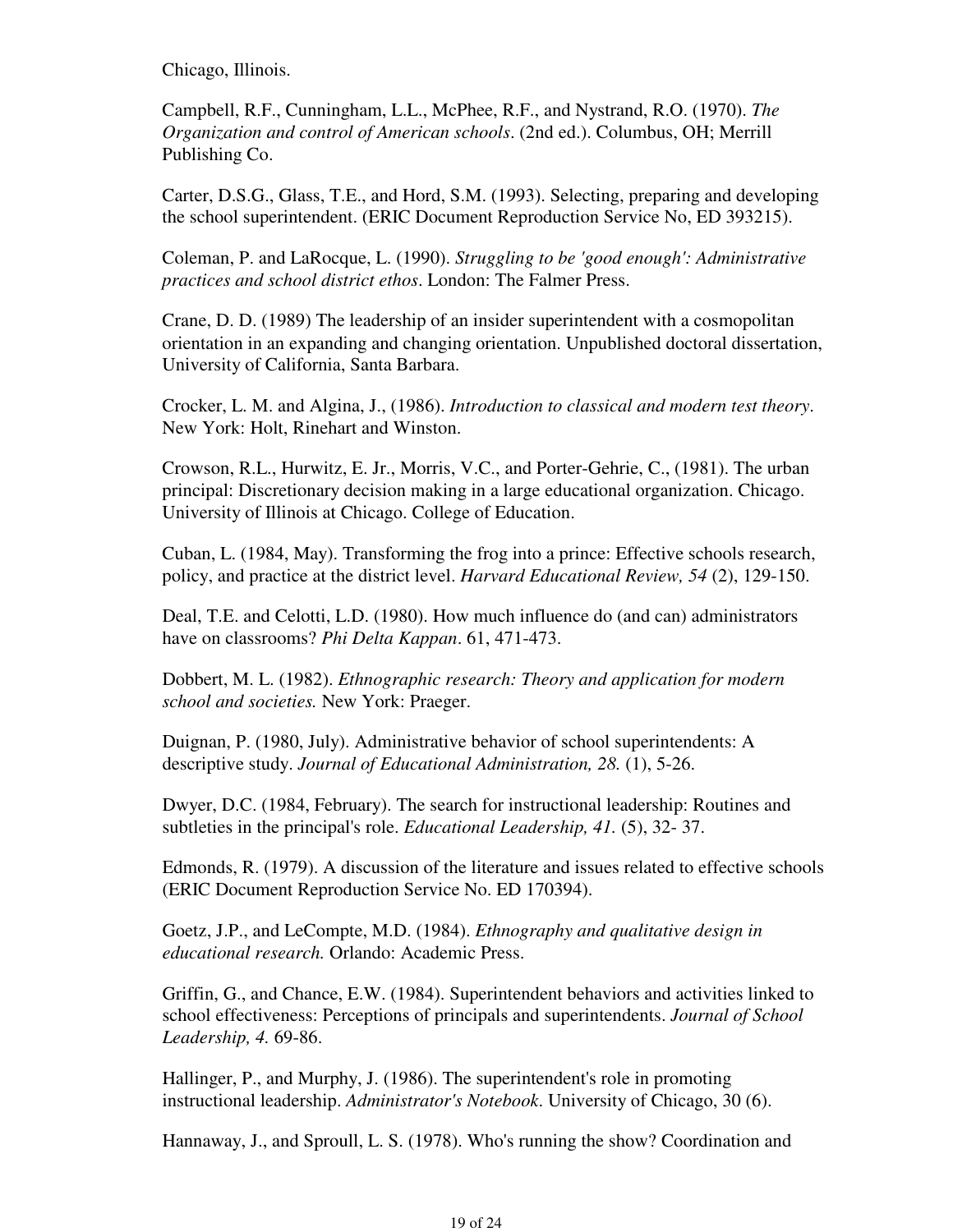control in educational organizations. *Administrator's Notebook*. University of Chicago. 27 (9).

Hart, A.W., and Ogawa, R.T. (1987, Winter). The influence of superintendents on the academic achievement of school districts. *Journal of Educational Administration, 25* (1), 72-84.

Herman, .J.L. (1990). Instructional leadership skills and competencies of public school superintendents: Implications for preparation programs in a climate of shared governance. Paper presented at the annual meeting of the Southern Regional Council on Educational Administration. (ERIC Document Reproduction Service No. ED 328980).

Hitt, W. D. (1990). *Ethics and leadership: Putting theory into practice.* Columbus: Battle Press.

Jackson, B.L. (1995). *Balancing act: The political role of the urban school superintendent*. Washington, D.C.: Joint Center for Political and Economic Studies.

Kowalski, J., and Oates, A. (1993). The evolving role of superintendents in school-based management. *Journal of school leadership, 3*, 380-390).

Leithwood, K. (1995). *Effective school district leadership: Transforming politics into education*. Albany, NY.: State University of New York Press.

Martin, W. J., and Willower, D. J. (1981, Winter). Characteristics of instructionally effective school districts. *Outcomes, 8* (4), 26-33.

Murphy, J., Hallinger, P., Peterson, K.D., and Lotto, L. S. (1987). The administrative control of principals in effective schools districts. *The Journal of Educational Administration, 15* 161-192.

Myers, M.D. (1992, Winter). Effective schools and the superintendency: Perception and practice. *Contemporary Education, 63,* (2), 96-101.

Ogawa, R.T., and Hart, A.W. (1985). The effect of principals on the instructional performance of schools. *Journal of Educational Administration, 23* (1), 59-72.

Petersen, G. J. (1993). Keeper and seller of the vision: The district superintendent's perceived role in the promotion of curriculum and instruction. Dissertation Abstracts International, 54 (09), 3285.

Peterson, K.D. (1984, December). Mechanisms of administrative control over managers in educational organizations. *Administrative Science Quarterly, 29* (4), 573-597.

Peterson, K.D., Murphy, J. and Hallinger, P. (1987, February). Superintendents' perceptions of the control and coordination of the technical core in effective school districts. *Educational Administration Quarterly, 23* (1). 79-95.

Pitner, N. J. (1979). So go the days of their lives: A descriptive study of the superintendency: A descriptive study of the superintendency. University of Oregon, Oregon School Study Council. ERIC Document Reproduction Service No. ED 165 299.)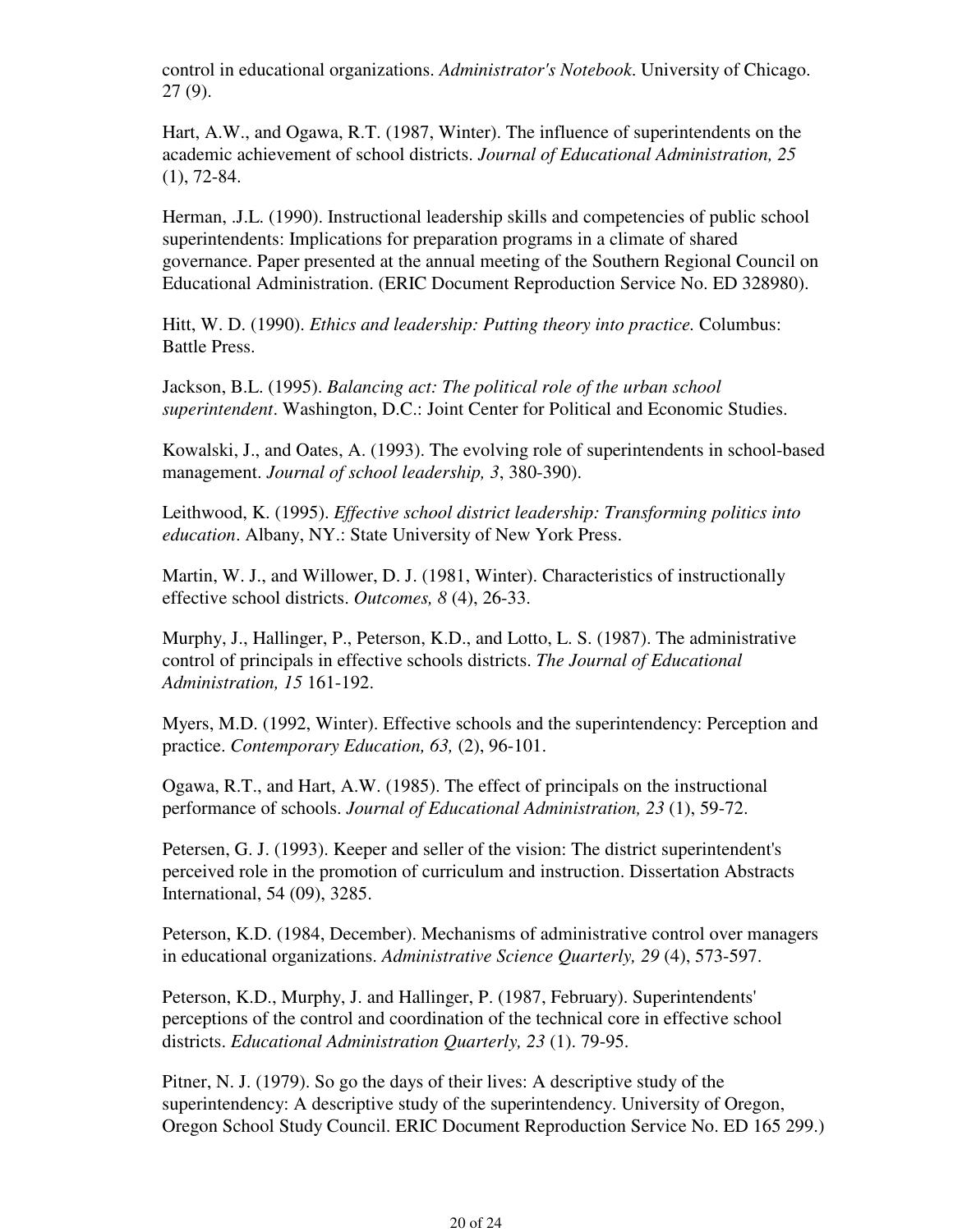Pitner, N. J., and Ogawa. R.T. (1981, Spring) Organizational leadership: The case of the school superintendent. *Educational Administration Quarterly, 17* (2). 45-65.

Pohland, P. A., and Carlson, L. T., (1992, December). Upgrading the cohort: A model for admissions to preparatory programs in educational administration. *Journal of Personnel Evaluation in Education, 6* (2) 123-39.

Salley,C.(1979). Superintendents job priorities. *Administrator's Notebook.* University of Chicago. 28 (1).

Schlechty, P. (1990). *Schools for the 21st century*. San Francisco: Jossey-Bass.

Seidman, I. E. (1991). *Interviewing as qualitative research: A guide for researchers in education and the social sciences.* New York: Teachers College Press.

Sergiovanni, T.J. (1990). *Value-added leadership: How to get extraordinary performance in schools*. San Diego: Harcourt Brace Jovanovich.

Spradley, J.P. (1979). *The ethnographic interview*. New York: Holt, Rinehart and Winston.

Thompson, J. D. (1967). *Organizations in action*. New York: McGraw Hill.

Willower, D. J., and Fraser, H.W. (1979). School superintendents on their work. *Administrators Notebook*. University of Chicago, 28 (5).

Wimpelberg, R.K. (1988, May). Instructional leadership and ignorance: Guidelines for the new studies of district administrators. *Education and Urban Society, 20* (3), 302-310.

Wirt, F. M. (1990) The missing link in instructional leadership: The superintendent, conflict and maintenance, (ERIC Document Reproduction Service No. ED 327945).

# **Note**

An earlier version of this paper was presented at the Annual Meeting of the American Educational Research Association San Diego, California, April 13-17, 1998. I would like to thank James Block, University of California, Santa Barbara and Joseph Slowinski, M.Ed., doctoral candidate at Indiana University, Bloomington, IN for their assistance in the preparation of earlier drafts of this manuscript.

# **About the Author**

**George J. Petersen** Email: gjpetersen@iname.com

George J. Petersen, Ph.D. is an Associate Professor in the Department of Educational Leadership and Policy Analysis at the University of Missouri-Columbia. Correspondence concerning this article should be addressed to: George J. Petersen, Ph.D., Department of Educational Leadership and Policy Analysis, 211 Hill Hall,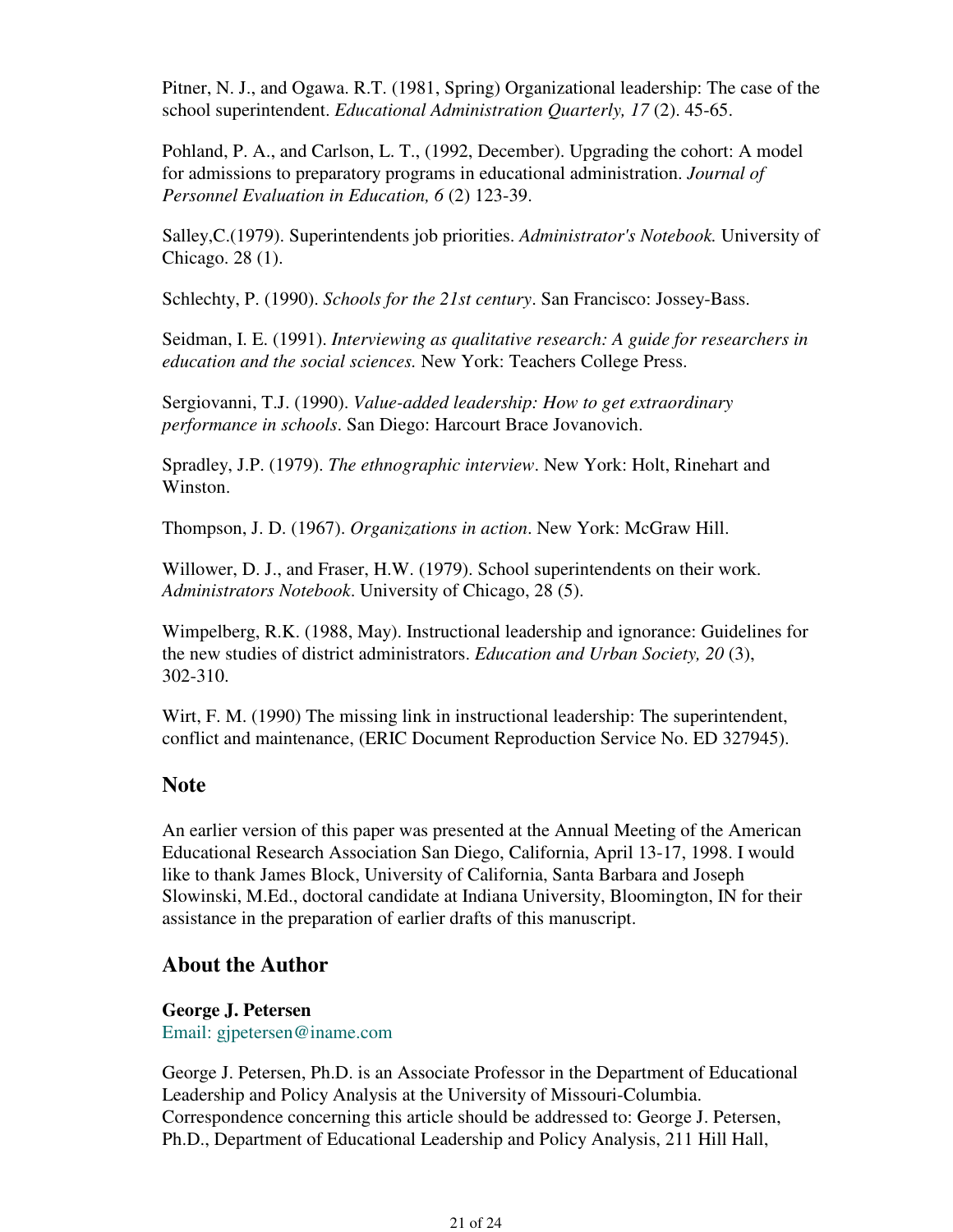#### **Copyright 1999 by the** *Education Policy Analysis Archives*

The World Wide Web address for the *Education Policy Analysis Archives* is http://epaa.asu.edu

General questions about appropriateness of topics or particular articles may be addressed to the Editor, Gene V Glass, glass@asu.edu or reach him at College of Education, Arizona State University, Tempe, AZ 85287-0211. (602-965-9644). The Book Review Editor is Walter E. Shepherd: shepherd@asu.edu. The Commentary Editor is Casey D. Cobb: casey.cobb@unh.edu .

# **EPAA Editorial Board**

Michael W. Apple University of Wisconsin

John Covaleskie Northern Michigan University

Alan Davis University of Colorado, Denver

Mark E. Fetler California Commission on Teacher Credentialing

Thomas F. Green Syracuse University

Arlen Gullickson Western Michigan University

Aimee Howley Ohio University

William Hunter University of Calgary

Daniel Kallós Umeå University

Thomas Mauhs- Pugh Green Mountain College

William McInerney Purdue University

Les McLean University of Toronto

Anne L. Pemberton apembert@pen.k12.va.us

Richard C. Richardson New York University

Greg Camilli Rutgers University

Andrew Coulson a\_coulson@msn.com

Sherman Dorn University of South Florida

Richard Garlikov hmwkhelp@scott.net

Alison I. Griffith York University

Ernest R. House University of Colorado

Craig B. Howley Appalachia Educational Laboratory

Richard M. Jaeger University of North Carolina-- Greensboro

Benjamin Levin University of Manitoba

Dewayne Matthews Western Interstate Commission for Higher Education

Mary McKeown-Moak MGT of America (Austin, TX)

Susan Bobbitt Nolen University of Washington

Hugh G. Petrie SUNY Buffalo

Anthony G. Rud Jr. Purdue University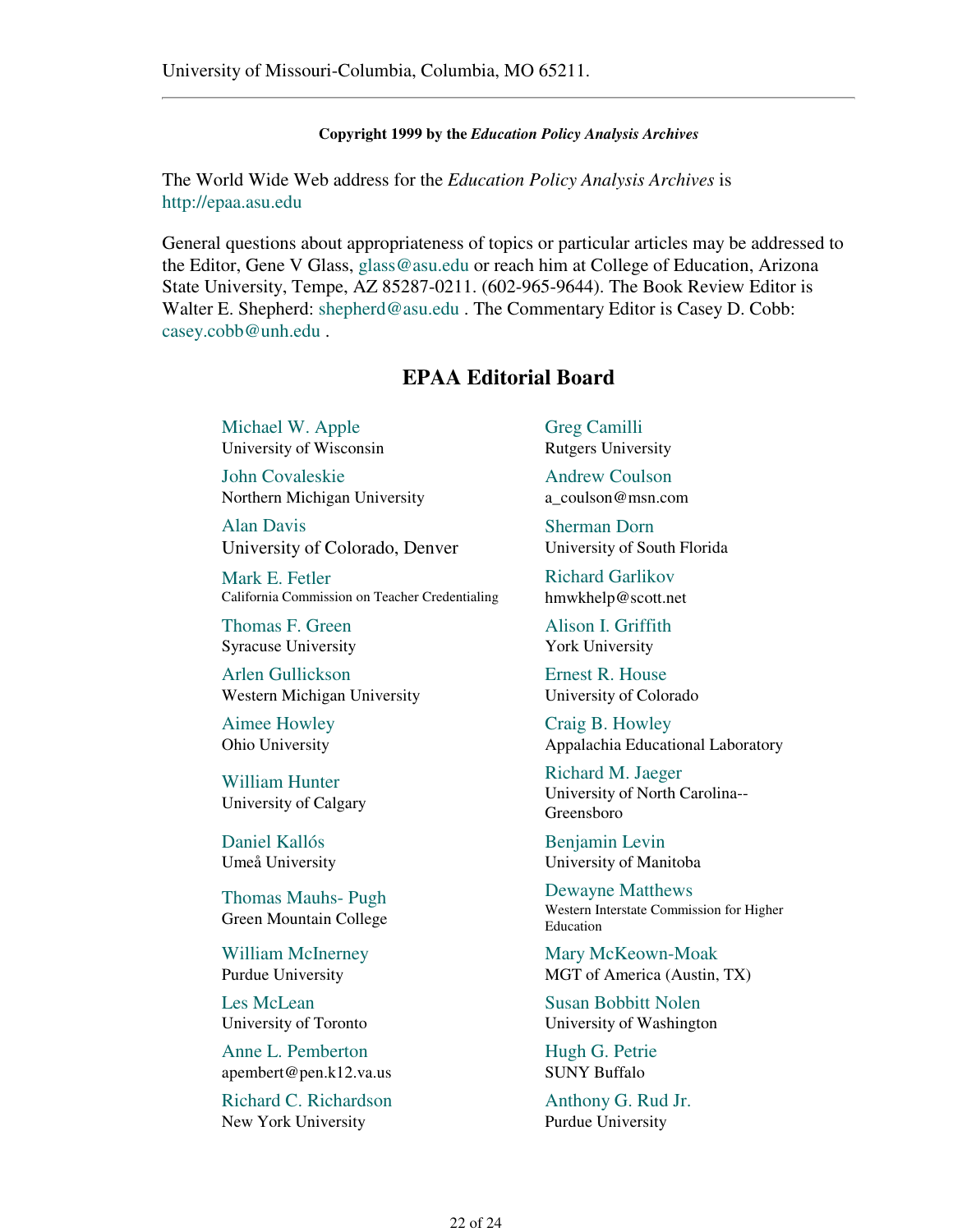Dennis Sayers Ann Leavenworth Center for Accelerated Learning

Michael Scriven scriven@aol.com

Robert Stonehill U.S. Department of Education

David D. Williams Brigham Young University Jay D. Scribner University of Texas at Austin

Robert E. Stake University of Illinois--UC

Robert T. Stout Arizona State University

# **EPAA Spanish Language Editorial Board**

**Associate Editor for Spanish Language Roberto Rodríguez Gómez Universidad Nacional Autónoma de México**

roberto@servidor.unam.mx

# Adrián Acosta (México)

Universidad de Guadalajara adrianacosta@compuserve.com

#### Teresa Bracho (México)

Centro de Investigación y Docencia Económica-CIDE bracho dis1.cide.mx

Ursula Casanova (U.S.A.) Arizona State University casanova@asu.edu

#### Erwin Epstein (U.S.A.)

Loyola University of Chicago Eepstein@luc.edu

### Rollin Kent (México)

Departamento de Investigación Educativa- DIE/CINVESTAV rkent@gemtel.com.mx kentr@data.net.mx

Javier Mendoza Rojas (México) Universidad Nacional Autónoma de México javiermr@servidor.unam.mx

#### Humberto Muñoz García (México)

Universidad Nacional Autónoma de México humberto@servidor.unam.mx

### Daniel Schugurensky

(Argentina-Canadá) OISE/UT, Canada dschugurensky@oise.utoronto.ca J. Félix Angulo Rasco (Spain) Universidad de Cádiz felix.angulo@uca.es

Alejandro Canales (México) Universidad Nacional Autónoma de México canalesa@servidor.unam.mx

José Contreras Domingo Universitat de Barcelona Jose.Contreras@doe.d5.ub.es

#### Josué González (U.S.A.)

Arizona State University josue@asu.edu

#### María Beatriz Luce (Brazil)

Universidad Federal de Rio Grande do Sul- UFRGS lucemb@orion.ufrgs.br

Marcela Mollis (Argentina) Universidad de Buenos Aires mmollis@filo.uba.ar

Angel Ignacio Pérez Gómez (Spain) Universidad de Málaga aiperez@uma.es

### Simon Schwartzman (Brazil)

Fundação Instituto Brasileiro e Geografia e Estatística simon@openlink.com.br